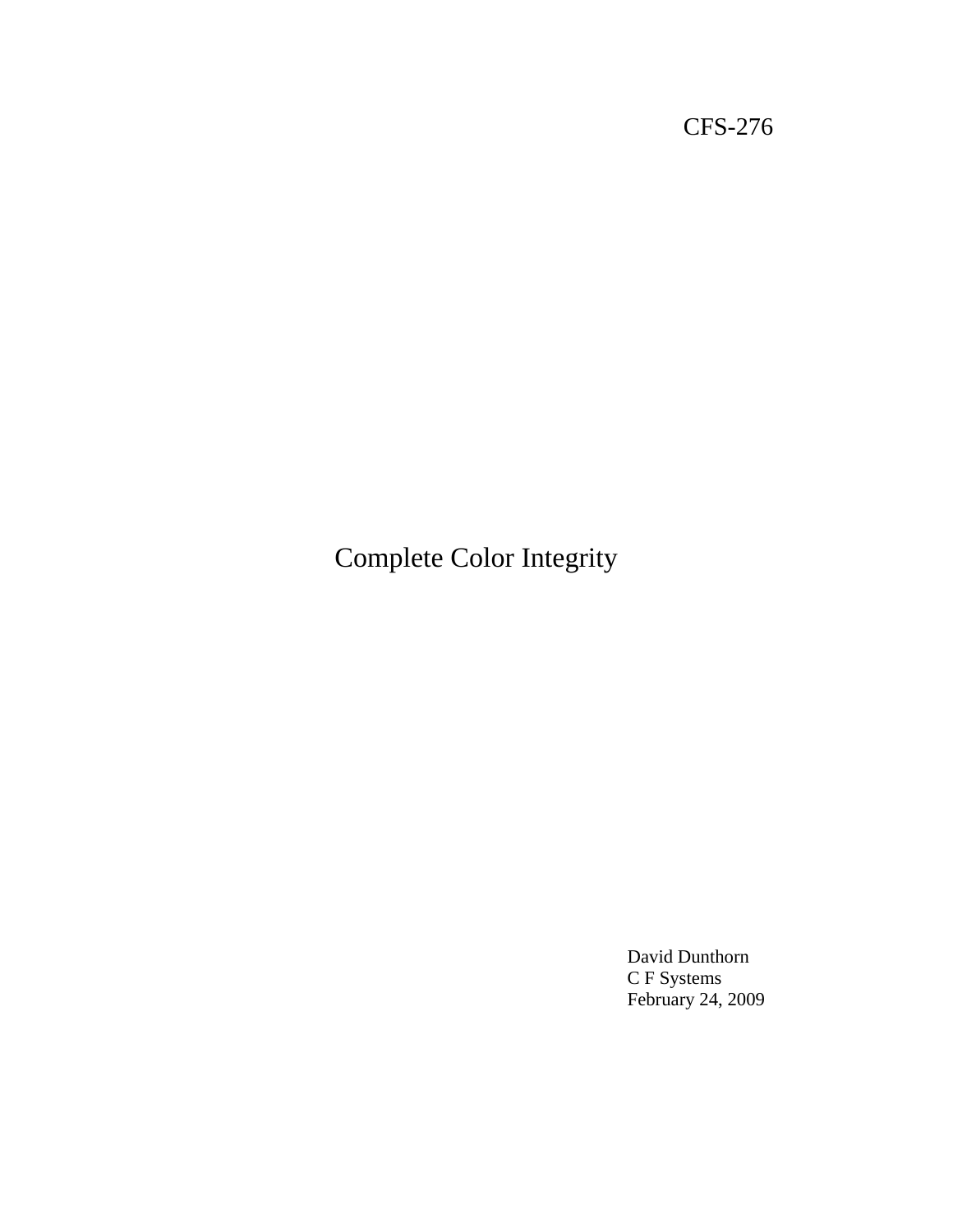# **C<sub>F</sub>SYSTEMS** Complete Color Integrity

CFS-276 February 24, 2009 Slightly Revised June 13, 2013

This document is a continuation of and, in an important way, a completion of a series of three documents from early 2004 investigating some aspects of digital photograph companion documents are CFS-242, *Film Gamma Versus Video Gamma*, CFS-243, *Maintaining Color Integrity in Digital Photography,* and CFS-244, *Negative to Positive.* In general this document is much less mathematical, less formal in structure, but much more conclusive.

This document is viewable only. We believe this will be adequate for people who do not intend to study it. Please contact us through our web site if you need a printable version. We are aware that the no-print can be defeated, and of course you can print and assemble much the same information from the web-html version but again we ask that you contact us instead. We would like to know if and how people are finding this document useful, and this seems one of the few ways we have to encourage feedback.

## David Dunthorn

www.c-f-systems.com

**Much of the material in this document and the analyses are original with us. This document is**

**Copyright © 2009, 2013 by C F Systems**

**If you plan to use our original material or analyses in any published form, please contact us at www.c-f-systems.com for terms and conditions. Beforethe-fact terms typically require no more than appropriate acknowledgement.**

Go To **[Perspectives and Comments](#page-6-0)** (Table of Contents)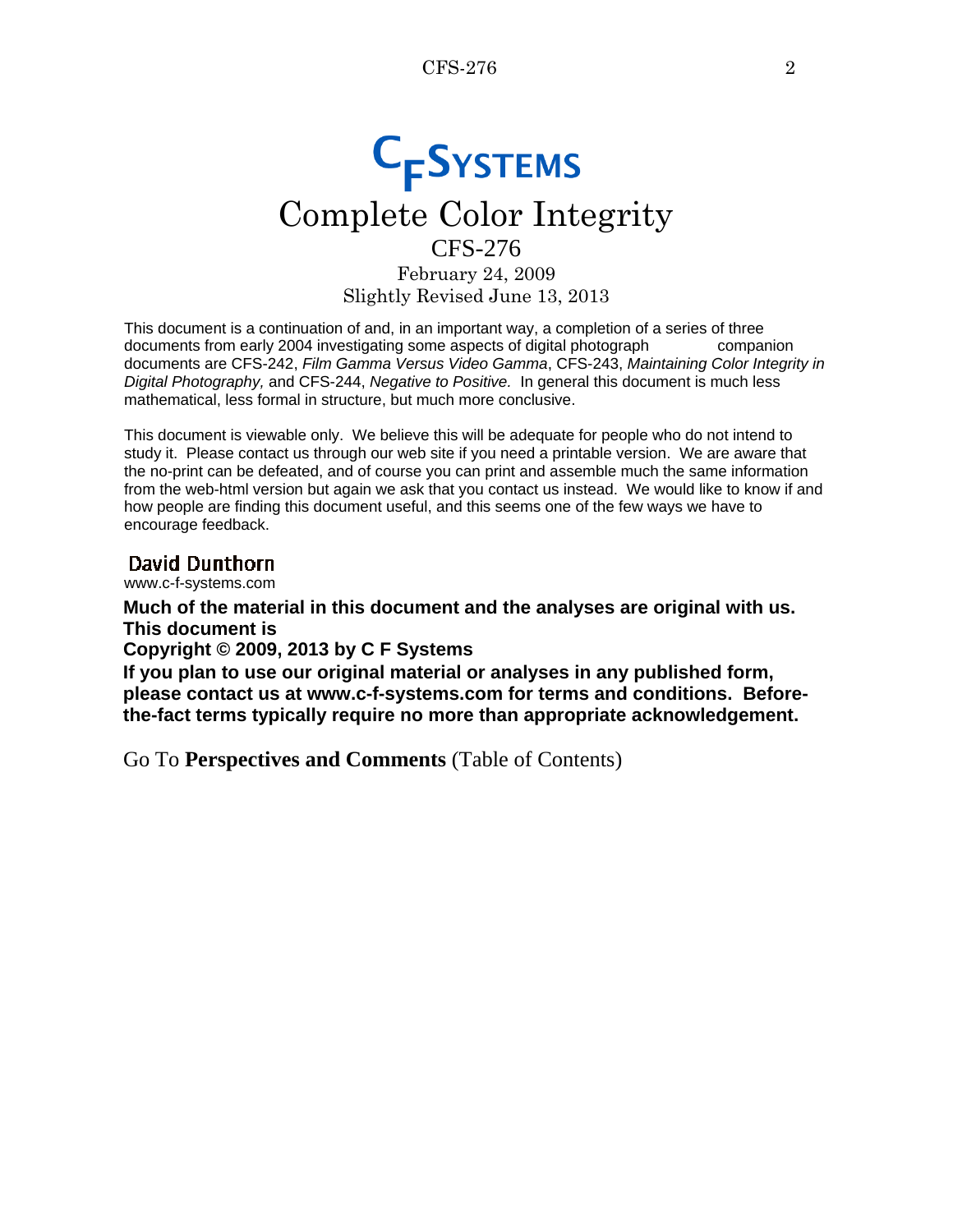## <span id="page-2-0"></span>**Introduction**

Several years ago in these web pages I began to explore the matter of *color integrity* in digital imaging. This came about because like most people, when I started into digital photography I was hypnotized by the marvelous things that are possible – even easy. Then the marvel began to wear off when I started to realize that something was *wrong* with the color in many digital images. Not *all* digital images, but in so many of them; not only in snapshots, but in professional photographs, even in the highest quality magazines. Worst of all, I found this disturbing color effect in some of my own photos.

I did have success in finding the main cause of this lack of *color integrity* but there was a serious problem in that my early work was mathematical and difficult for most people to appreciate. Very recently I have had a real breakthrough that has so greatly expanded my understanding of *color integrity* that now I can explain it in simple terms and without using mathematics. In fact, after seeing this explanation you may find it difficult to believe that it is not already a core element of digital imaging. Yet, clearly it is not. The tools for maintaining color integrity prove to be very basic and very simple indeed, yet you will not readily find them in Photoshop. As this is being written popular tutorials and common practice both emphasize tools that actually *destroy* color integrity instead. That is why the problem is so pervasive even in professional work.

I feel very fortunate to have made this breakthrough. It is a real rarity to have several lines of study of a complex topic converge so beautifully into such a simple explanation. Join us on our *[Complete Color Integrity](#page-3-0)* page to learn the full story.

For the past several months I have told some of you that this document would be published on the web site "soon." I apologize that it has taken this long. The new concepts are so fundamental that they touch upon many areas of digital imaging in significant ways and it has taken a long time to tie the loose ends satisfactorily.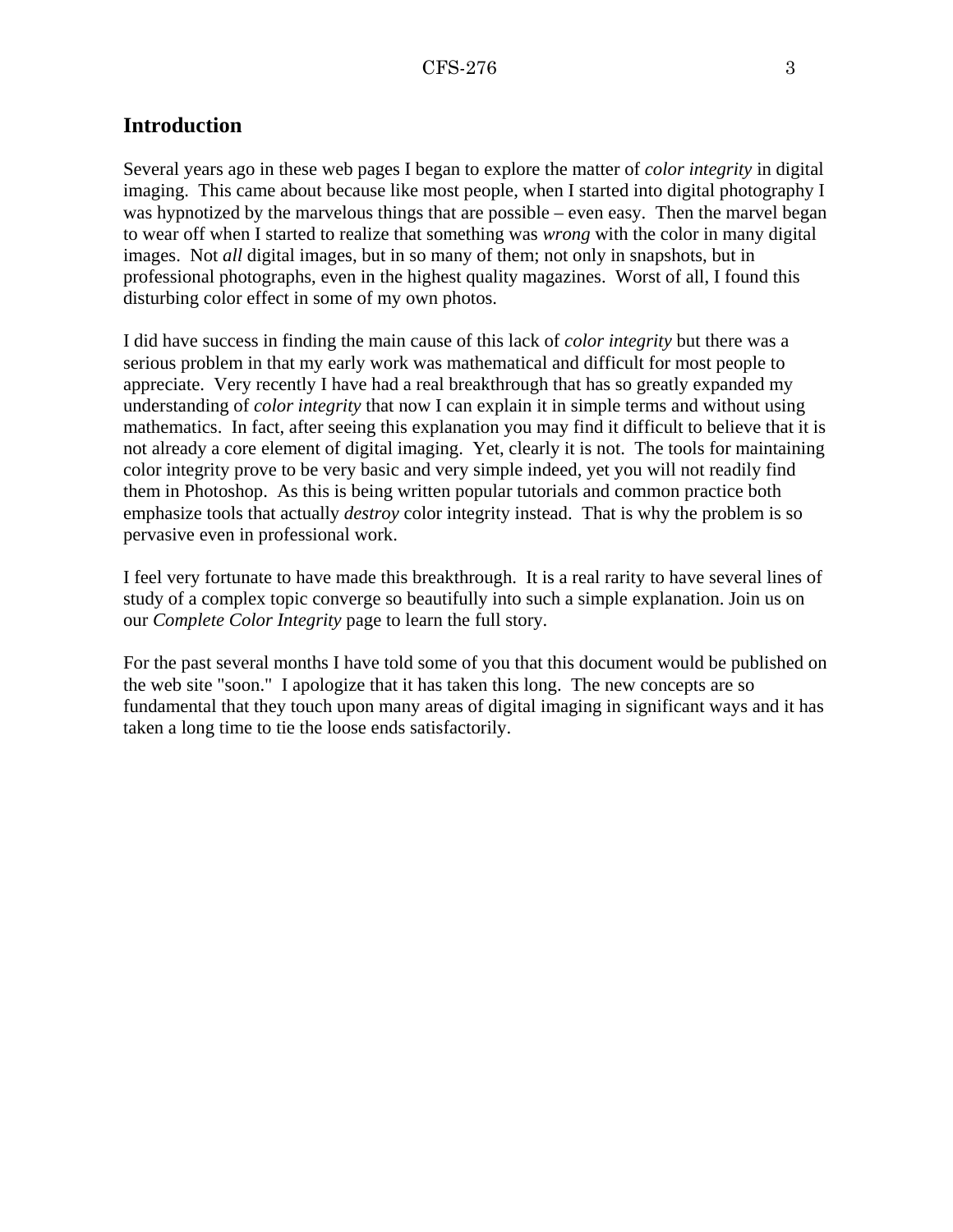## <span id="page-3-0"></span>*Complete Color Integrity*

We begin by explaining *color integrity* in simple terms. Following that there are several routes to take toward a more thorough understanding of *color integrity*, and the reader can follow whichever routes are familiar and comfortable. I need to be clear from the start, however, that I have nothing against the creative, artistic use of color in photography. However, I do believe that it is important to start with an image that has color integrity before getting creative with the color. Otherwise a lot of creative energy is wasted in trying to compensate for what the image lacks.

The concept of *color integrity* deals with the behavior of color as it appears when in bright areas of a scene and when in darker areas of the same scene. Imagine a colored patch placed in a dark area of a scene. If I move this patch to a light area of the same scene the patch becomes lighter but it does not change its apparent color. (Of course this model assumes the light source itself is not different in the light and dark areas of the scene, but cases where the light does change are easily built upon this framework.) If we place this colored patch in an area where it is shaded at one side and the light is unveiled gradually to full brightness the other side, again the color of the gradient does not change as it becomes lighter. This is how the eye expects colors to behave, whether looking at the folds of a drape, the leaves of a tree, or the contours of a face. When the shading of colors in an image behaves in this natural manner we call that *color integrity*. When the colors in an image change unnaturally going from dark to light the eye becomes confused and the lack of *color integrity* can produce an unsettling effect.

In photography there are two distinct steps involved in producing images with this *color integrity*. First we must produce a digital image that corresponds to the colors and variations of color in the original scene with acceptable accuracy. This step of creating the initial accurate image having *color integrity* is called *calibration*. We find it best to use a calibration system based on a stepped grayscale. In digital photography gray is composed of equal parts of Red, Green, and Blue so calibrating with a stepped grayscale exercises all three color channels identically and because the grayscale steps through the range from black to white the calibration covers the entire response of the digital camera sensors (or the film) over the complete range of all three colors, red, green, and blue, that the digital camera or film sees. Using a correct grayscale calibration will produce an image file that starts out with color integrity. We have a web page on grayscale calibration:

[<http://www.c-f-systems.com/DunthornCalibration.html> a](http://www.c-f-systems.com/DunthornCalibration.html)nd the **ColorNeg** and **ColorPos** plug-ins [<http://www.c-f-systems.com/Plug-ins.html> i](http://www.c-f-systems.com/Plug-ins.html)nclude several methods of grayscale calibration. For those who are curious about the choice of grayscale calibration and whether it is really adequate – and preferable – to using colored patches, in addition to the web links, **[Comments About Calibrating Digital Images](#page-23-0)** in this document has more detail on calibration and why many of the current methods of calibrating digital cameras and film, particularly "profiling," often lose color integrity right from the start.

The second step in producing images with *color integrity* is in making sure that adjustments, especially initial major adjustments, to this initial calibrated image can be made while maintaining its *color integrity*. Here we are particularly interested in adjustments which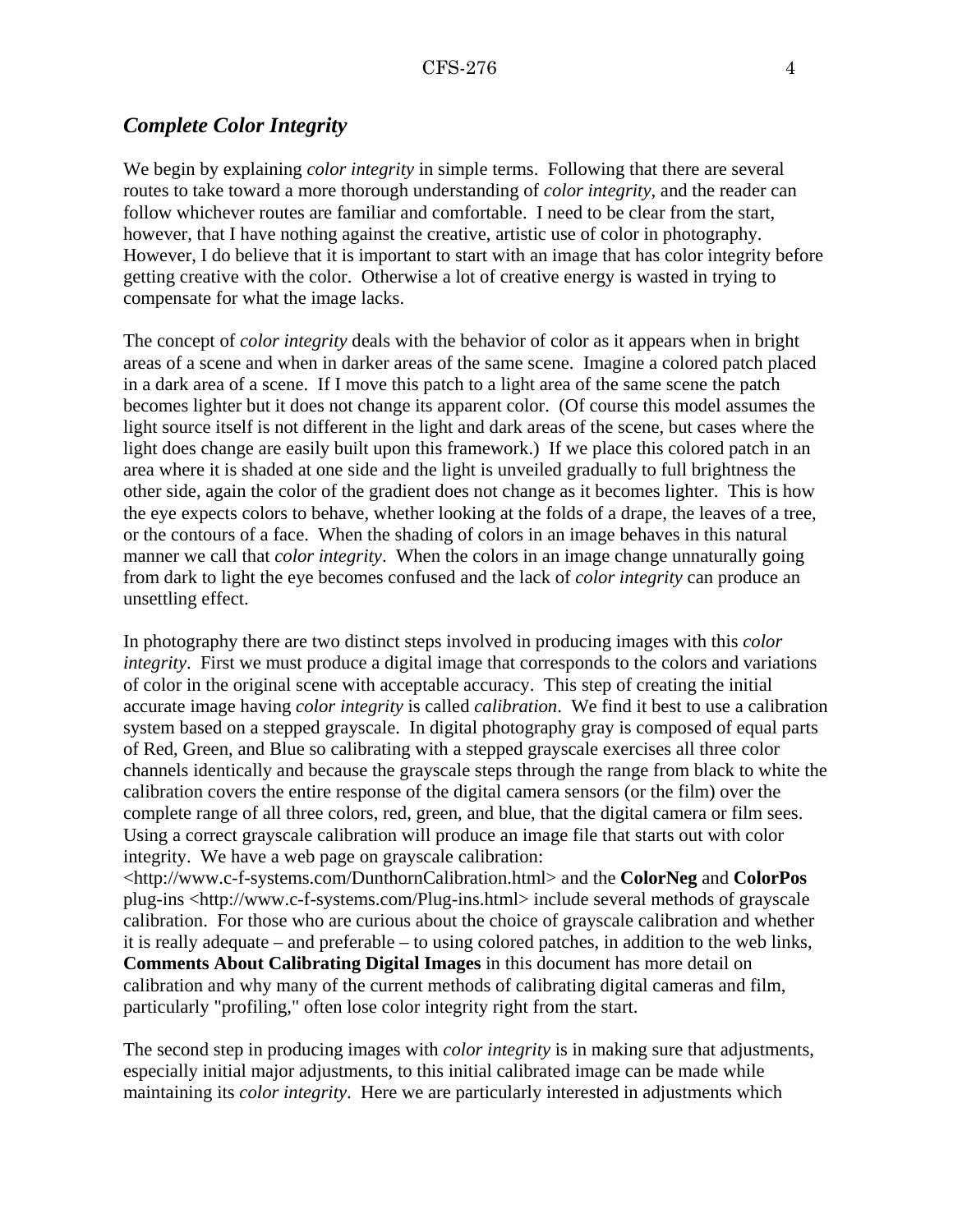lighten dark areas of the image or darken light areas of the image and also in adjustments to produce color balance, both general and in localized areas of the image. This is where my new discoveries come into play.

To explore how we do this, let us take a calibrated image fresh from a digital camera in which the colors and their shadings do behave as described above – that is, a starting image that has *color integrity*. We want to make the image darker, but we want to maintain *color integrity* as we do so. Above we moved an imaginary colored patch into different lighting conditions to see how it behaved. Now it is helpful to think of each tiny bit of color in our image is such a "patch." Whatever happened to the color of our reference patch when we made it darker by moving it into areas with dimmer lighting, that same thing has to happen uniformly to all the colored "patches" in our image. As we prove elsewhere on these pages, doing this is very simple – we just add black. To darken the "patches" of color that make up the image we must add black to each color in the same way that an artist-painter might add black paint to darken a colored paint on the palette. To darken the entire image uniformly we need to mix in the same amount of black to the color of each color patch in the image, resulting in exactly the same effect as if we had dimmed the light source. This idea of "adding black" to darken an image probably seems obvious now that it has been explained and is not at all difficult to do to a digital image. But you won't find anything similar to "add black" in the Photoshop plethora of commands nor is it particularly easy to ferret out exactly how you might achieve that result in Photoshop. Even then the tool may work in some cases and not in others. Apparently this "obvious" approach really is not all that obvious!

Suppose now, instead of darkening the image, we wish to make it lighter. Again, it is very easy to achieve that. We simply reverse the above and *remove* black instead of *adding* it. To uniformly lighten the image we remove the same amount of "black paint" from the color of each patch of color in the image. Again, this is easy to do for a digital image, just the reverse of adding black. A painter would find it difficult to remove black paint from an already mixed color!

"Adding black" also plays a less obvious part in properly dealing with color. The terms "white balance" and "color balance" are commonly used in dealing with the fact that the human eye automatically "accommodates" so that it sees as white – or nearly so – whatever light source predominates in any scene under view. Neither photographic film nor the sensors in digital cameras do this and so the image nearly always must be adjusted – white balanced or color balanced – to achieve the same effect as the eye's accommodation. To understand what is happening here we need to look at the scene in the way the camera does, with three image sensors, one for Red light, one for Green light, and one for Blue light. When this set of sensors produces an image under what it regards as "white" light the resulting calibrated and uncorrected digital image will look correct when properly displayed. However, suppose the light is really reddish (like a regular light bulb, compared to daylight). The human eye will compensate, so the scene still will look normal, but the resulting digital image will appear reddish because the Red component of the digital image is too bright. We can deal with this just as we do when the entire scene is too bright. We found that adding black to the color of a color patch produces the same effect that dimming of the original light source would have done. In this case, however, only the red component of the patch is too bright, so we add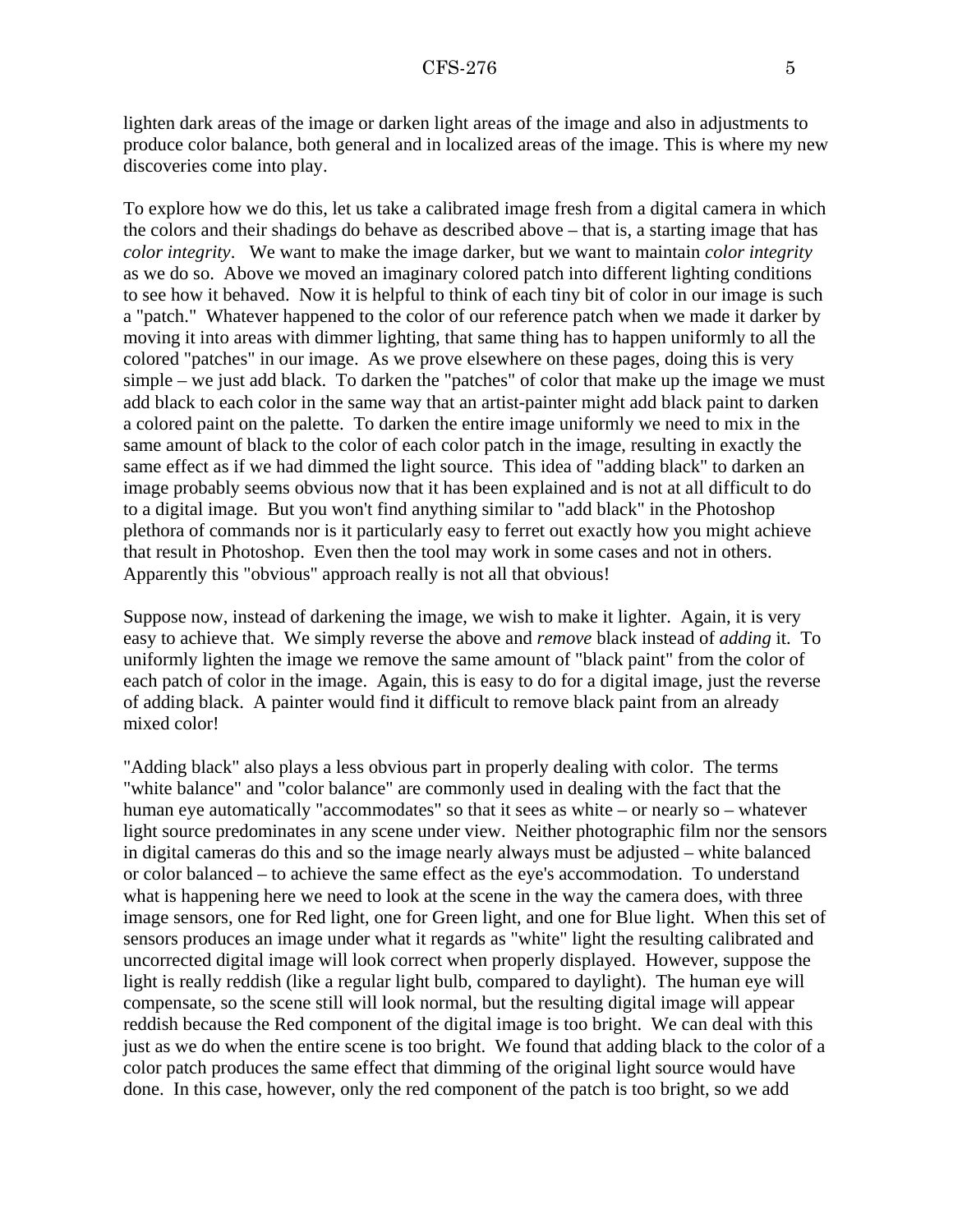black *only to the red component* rather than to all the colors of the color patch. In this way we dim the red only and exactly compensate for the non-whiteness of the light source in the scene. Of course we can use the same procedure of adding – or removing – different amounts of black to the red component, to the green component and to the blue component in order to color balance the image with a result that is similar to what the eye sees automatically. Again what we describe here is something an artist painter cannot do, but in this case it is no great loss since the artist finds it unnecessary. The eyes serve as sensors for a painter and so the artist has no problem similar to photographic color balance in the first place.

In the above we have learned that by using actions which effectively "add black" or "remove black" from the colored "patches" (pixels) in a digital image we preserve and maintain the *color integrity* of an image. Black is colorless, so this makes sense and in fact seems obvious. But white is also colorless. Is "adding white" the same as "removing black"? The answer is no. When we say "adding" here we do not mean "adding" in the mathematical sense, but in the sense of taking some colored paint and adding white paint to it or adding black paint to it. If you add some black paint to some colored paint and find that you have added too much black, adding white paint will not reverse the effect and get you back where you wanted to be. Seeing this in your mind is easier if you take an extreme case. Suppose you had a spoonful of red paint and you mixed in into a cup full of black paint, so the result was nearly black with a very slight red tinge to it. If you mixed a cup of white paint into that, clearly you would not get back your original red color, but instead a middle gray (black plus white) with only a slight red tint to it.

Nonetheless, as you would expect, white has no color and so "adding white" is another tool that preserves color integrity. The reason that "adding black" works is that it makes color "patches" behave as they would as the image lighting produces different levels of dark and lightness in the scene and so "adding black" is recognized by the eye as being natural. "Adding white" turns out to be exactly what happens in the areas of a scene that are bright enough to produce glare (or specular reflection). As the glare increases in bright objects more and more white is added to the color in the color patches. "Adding white" also turns out to be exactly what happens in a natural scene where there is fog. The individual "color patches" in the scene are the color that they would be without the fog but with white added to them. Again, just as it is possible to "remove black" in digital images it also is quite possible to "remove white" and indeed as is shown in the **[Fog Example](#page-12-0)** section of this document, removing white from an image of a foggy scene can do a quite convincing job of removing the fog. You will not find any tool similar to "add white" in Photoshop. Unlike black, the tool for adding white is not just hidden in an unexpected place, it simply is not there. You can sometimes combine several actions and achieve the action of adding white but even that is not dependable.

In summary we have learned that to have color integrity in a final image the first step is to get the image into the computer using a calibrated device, and that the most problem-free calibration is done using a grayscale. The resulting image will have color integrity as a starting point. Then the major adjustments of color balance and of the tonal scale should be done using tools which preserve the color integrity. We have found that the required tools are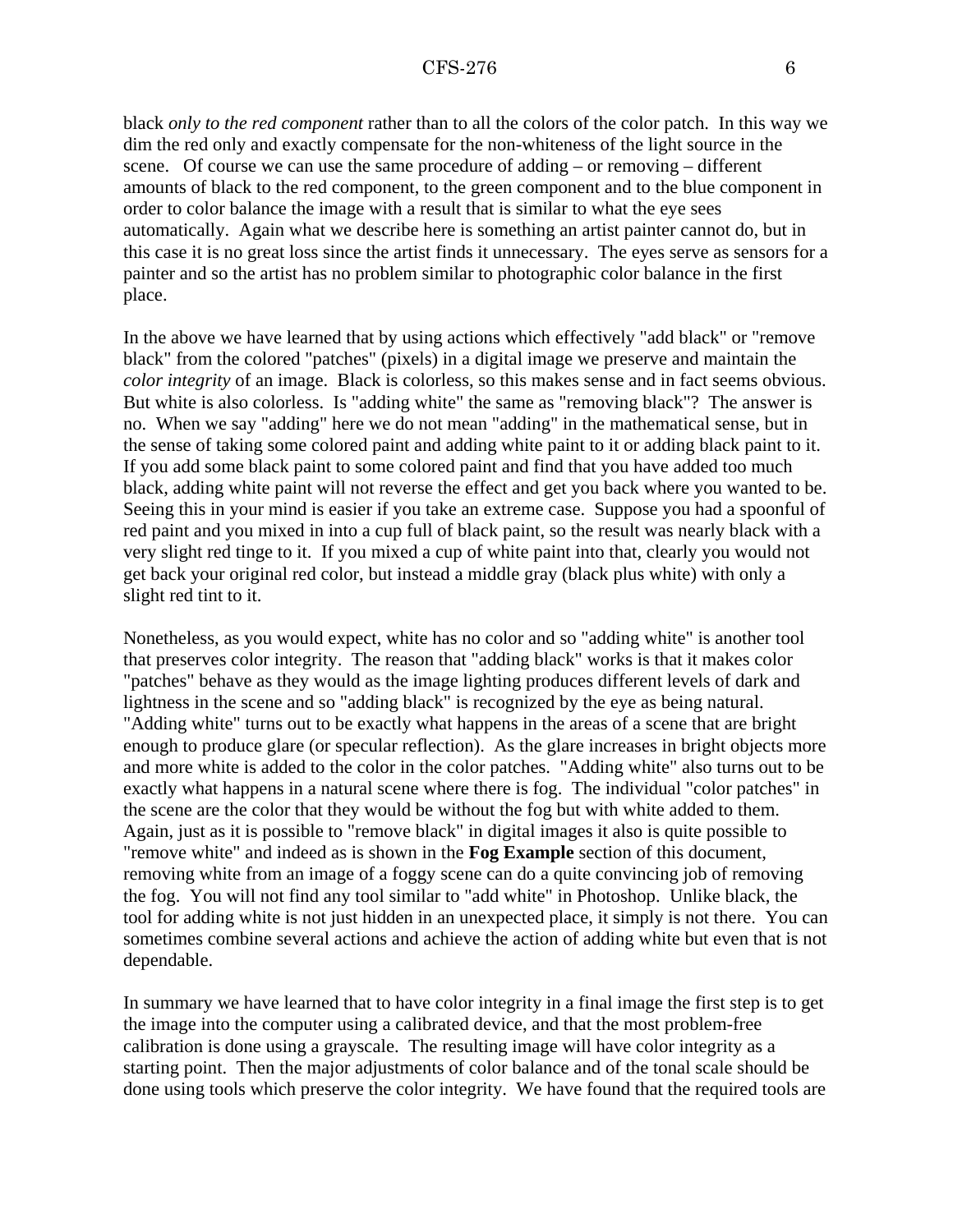<span id="page-6-0"></span>those which can add and remove black and those which can add and remove white to the color in the "color patches" that make up the image. For tonal scale adjustments there is nothing saying that there must be a consistent amount of white or black added to or removed from each of the color patches, so adjustment of the tonal scale can be made quite differently in different parts of the image without affecting color integrity – but only if it is done by adding or removing black or white to or from the color that would be in the patch. In the case of adding black in different amounts to the single color channels of Red, Green, and Blue in order to achieve color balance, there does need to be a consistent amount of black added to groups of patches which have the same light source.

So, the starting point for *color integrity* is a properly calibrated image which accurately represents the image colors as they appear in darker and lighter areas. Then to maintain color integrity as you adjust the image or parts of the image, the rule is to work by adding or removing black or white. Once you have grasped it, this seems such an obvious rule that surely it *must* be a core principle behind digital photography. Yet as this is being written, far from being a core principle, it is so completely unknown that in Photoshop, acknowledged as the premier image editing program, the tools to perform these four basic actions range from difficult to find to nearly impossible to achieve. In general, other image editing programs fare no better. In addition, many actions taken under the guise of "Color Management" actually subvert the well-planned ICC design. As one result, it has become more and more difficult to get an image from a digital camera into a computer without having *color integrity* lost from the start. Our **ColorNeg** and **ColorPos** Photoshop plug-ins are capable of adding and removing black and white, but there is room for improvement as a result of this study.

# **Perspectives and Comments**

**[Introduction](#page-2-0)** *[Complete Color Integrity](#page-3-0)* **Genesis of the Idea** [– what led to the discovery of these simple facts.](#page-7-0) **[Why We Give Few Illustrative Examples of Color Integrity](#page-8-0)** *Color Integrity* **[from the Viewpoint of Artistic Painting](#page-9-0)**. **[Fog Example](#page-12-0)** *Color Integrity* **[from the Viewpoint of Basic Physics and Mathematics](#page-14-0)**. **[Trying to Deal With](#page-18-0)** *Color Integrity* **in Photoshop [Color Integrity and Color Balance](#page-20-0)** – A Few Examples **[Comments on Calibrating Digital Images.](#page-23-0) ["Acceptable Accuracy" in Calibration](#page-24-0) [Calibration and Color Profiling](#page-26-0) [The Pitfalls of Using Profiling as Camera Calibration](#page-26-0)**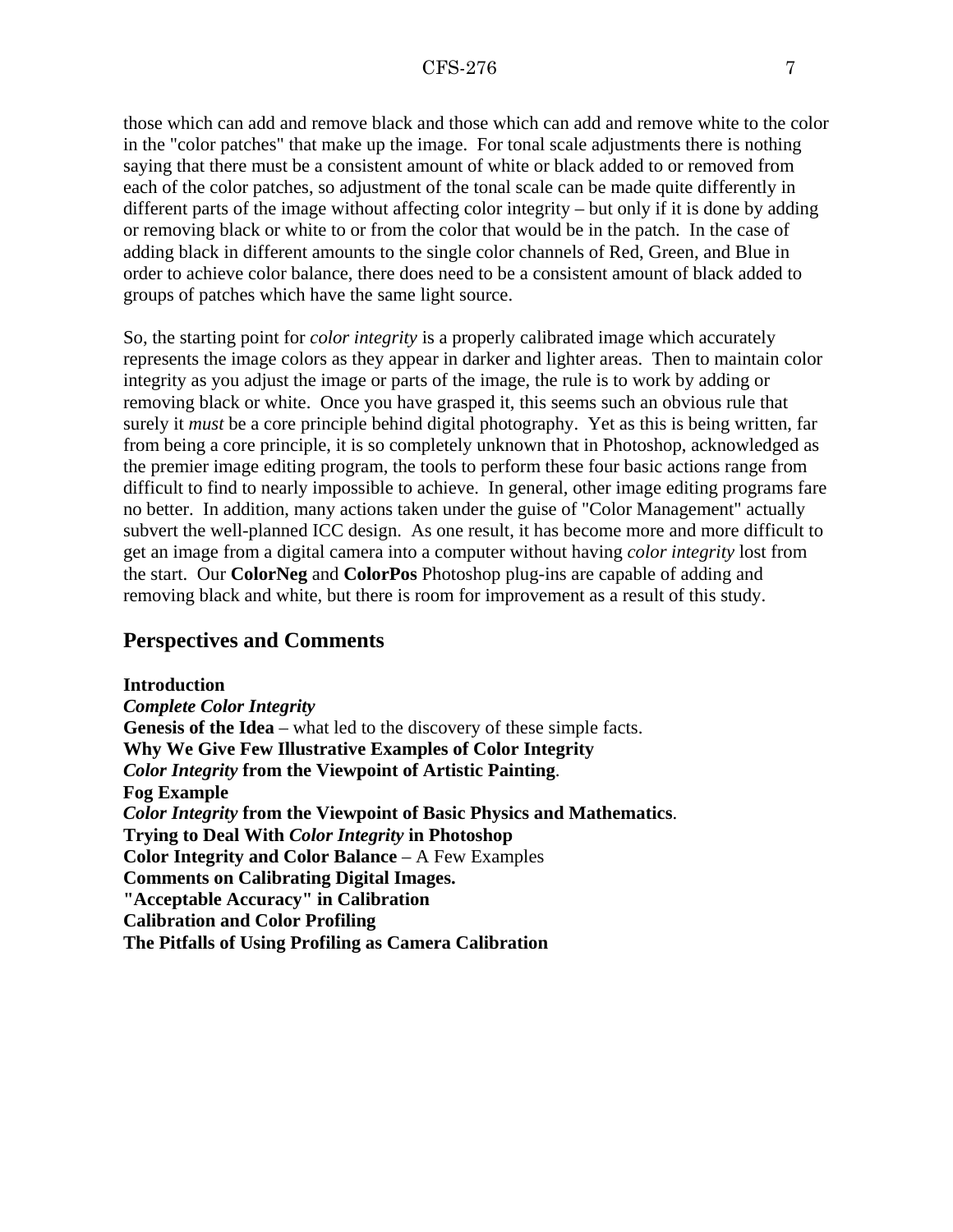<span id="page-7-0"></span>**Genesis of the Idea** – what led to the discovery of these simple facts.

While reviewing my earlier work on *color integrity* I made two key observations where the rules of color integrity as I had defined them did not seem to work as expected. First, with my mathematical approach, managing the colors in order to get and then maintain color integrity in a digital image required considerable care, often in knowing what to avoid doing. Yet it is rare to see a painting with the same sort of unsettling color. My past study of the methods of oil painting did not turn up difficulties of this nature. Oil paintings (that were intended to) typically and obviously showed color integrity. Of course oil painting requires considerable knowledge of color and how colors work together, but why did the color integrity problem not befall oil painters as it has photographers?

Equally puzzling was the phenomenon of "blackpoint," a common adjustment for digital images which completely violated what I then understood to be the rules necessary for maintaining color integrity. Yet the colors in an image remained very natural over wide ranges of blackpoint adjustment. Furthermore, the blackpoint adjustment is most often done incorrectly (as is the case in Photoshop). I found that when using the *incorrect* form of the adjustment, the colors lost their natural appearance. Blackpoint was regarded primarily as a correction for common flaws in the light sensitivity behavior of film and image sensors in general. If blackpoint really was just correcting for a flaw then it would be expected that there would be just one correct setting but instead the colors looked natural over a wide range when the correct form of the blackpoint adjustment was used.

These two puzzles caused me to explore both artistic painting and the mathematics of blackpoint to see if I could find answers. As it finally turned out, it really was necessary to run the two studies in tandem to arrive at a final solution that is both very surprising and yet quite obvious – after the fact. The study of artistic painting led me to understand that my earlier version of *color integrity* was exactly equivalent to the practice of adding various amounts of black to a palette color to produce the darker shades of the same color for a painting and that this in turn was exactly equivalent to lowering the light level on the original scene. Adding black does not change colors and so using it to preserve *color integrity* seemed obvious and that led me to explore adding white, which also does not change colors. I was amazed to find that adding white was exactly equivalent to using the *correct* blackpoint adjustment! This completely explained the blackpoint mystery. Adding white by various means in painting is used to produce glare in highlights and also to produce fog effects. Indeed, it is exactly equivalent to the presence of fog in the original scene. Thus the blackpoint adjustment can be used to increase or decrease the level of fog in a photographic scene, which it can do with marvelous accuracy. However, this requires the *correct* blackpoint adjustment. Photoshop and other image editing programs normally do the blackpoint adjustment incorrectly and so visibly damage color integrity long before significant fog can be added to or removed from an image.

Still, at this point I had discovered the solution to maintaining color integrity in an image – by simply adding or removing black or white – and it was mathematically obvious how this simple rule could be extended to deal with color balance while maintaining color integrity.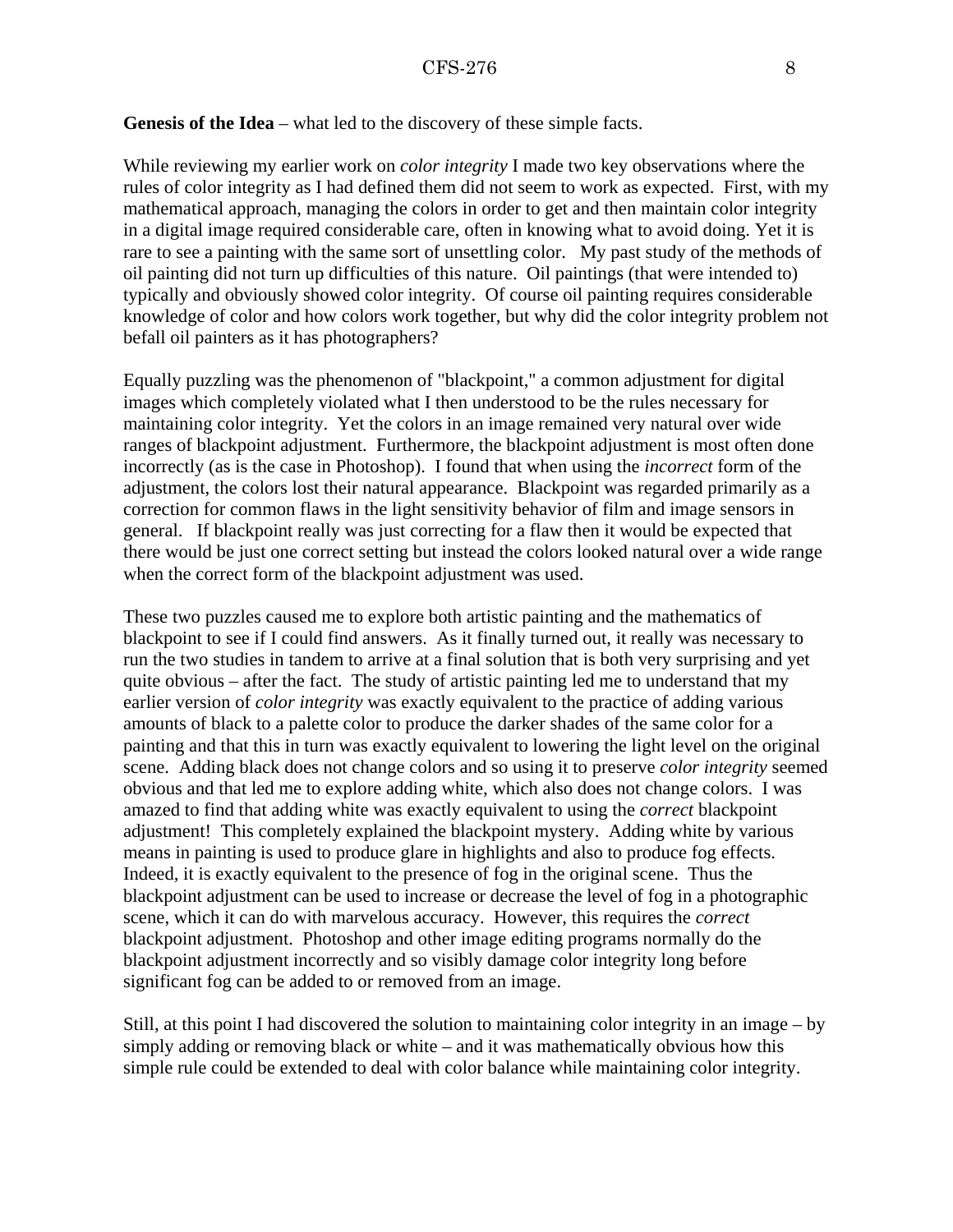#### <span id="page-8-0"></span>**Why We Give Few Illustrative Examples of Color Integrity**

I have been asked why I do not provide examples of images with and without *color integrity* to make it easier to see exactly what it is that I mean. In the **[Color Integrity and Color](#page-20-0) [Balance](#page-20-0)** section of this document there are two examples showing the general effect, but I do not hold them to be good examples. Creating demonstrations of this effect is more difficult to do than it sounds. If I start with an exhibit of images showing good color integrity then I need to intentionally *misadjust* those same images to get the examples with color integrity problems. This is what I have done in the two examples mentioned above. The resulting images would not likely satisfy any critical photographer. The professional images that you see every day that lack color integrity are created by good photographers trying their best to adjust their images out of the hole that Photoshop (or some other image editing program) has dug for them. Even when the color has the disturbing effects brought about by lack of color integrity the result is often still quite convincing. I cannot do that. I frankly am no longer capable of working naively on images that lack color integrity – because I understand color integrity, when *I* try to make the images convincing I just end up restoring color integrity.

Alternatively I might take images from a source like the National Geographic and attempt to recover them by reverse engineering the loss of color integrity. Even if that was not a difficult task in itself there would be copyright problems. I believe most readers who have gotten this far already have started to recognize the color integrity problem, at least in the back of their minds. As I have said from the start, the best way to see the problem is to take a magazine with a good, long-standing reputation for quality color images and compare some current issues with issues of the same magazine that are 20 or more years old, thus pre-Photoshop and probably pre-digital. The difference will become obvious – while the images in the new issues may have a more spectacular appearance, the color in the older issues will appear more natural, like you were really there. I suggest *National Geographic* because long runs are readily available in most libraries, but any quality picture magazine – including photography magazines – with a long enough run is also a good candidate.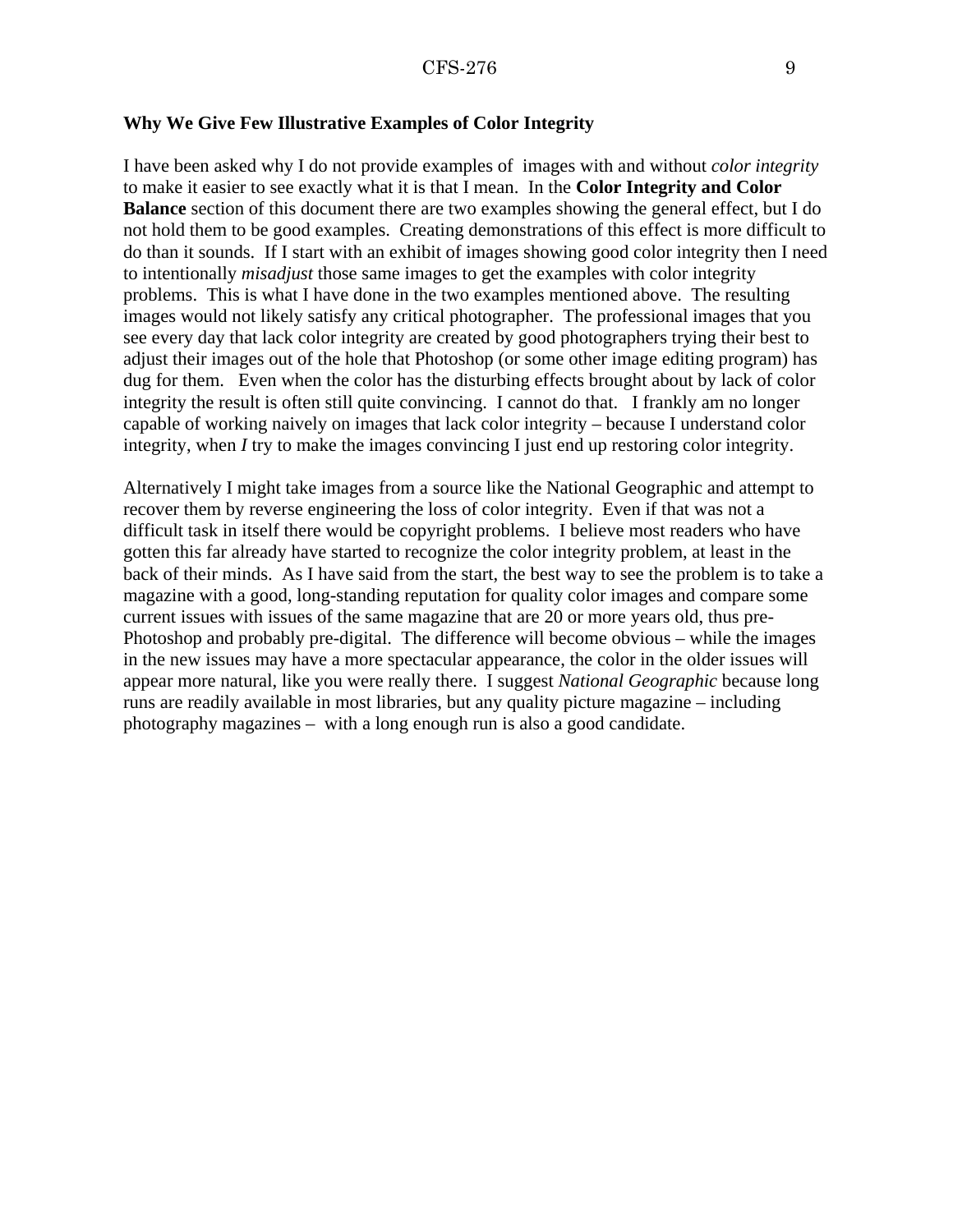## <span id="page-9-0"></span>*Color Integrity* **from the Viewpoint of Artistic Painting**.

Here we explore some very basic techniques used by artists painting in colors. Do not worry if you are not familiar with artistic painting as this will be very fundamental and simple, using techniques artists have known for centuries. Although photographers rarely if ever use these techniques directly, knowing them is essential to understanding how photographic color works. If you do artistic painting please bear with me as my terminology may differ from your own and my description of these basic techniques may have a different emphasis.

We will paint in color the following object, a ceramic bell:



The first basic technique that interests us is preparation of a base shade of a color to be used for the bell. To do this, we may start with a quite pure color directly from a paint tube or we may blend colors from paint tubes to get a source color which typically is fairly intense. As examples here we choose a blue and a bronze:



Next we prepare a "base color" for the bell. We mix the source color, with white and perhaps with black until we get the correct tone of the bell for areas that are directly illuminated; that is, the tone for the brightest fully colored area of the bell that does not show glare. This gives us our base color. Here the source colors have just had white added to produce the base colors.



The shape of the bell leads to shadow or shading of the areas of the bell which are not as directly illuminated. To produce the correct tone for the shadowed areas the artist mixes black paint into the base color; progressively more for the areas in deeper shadow: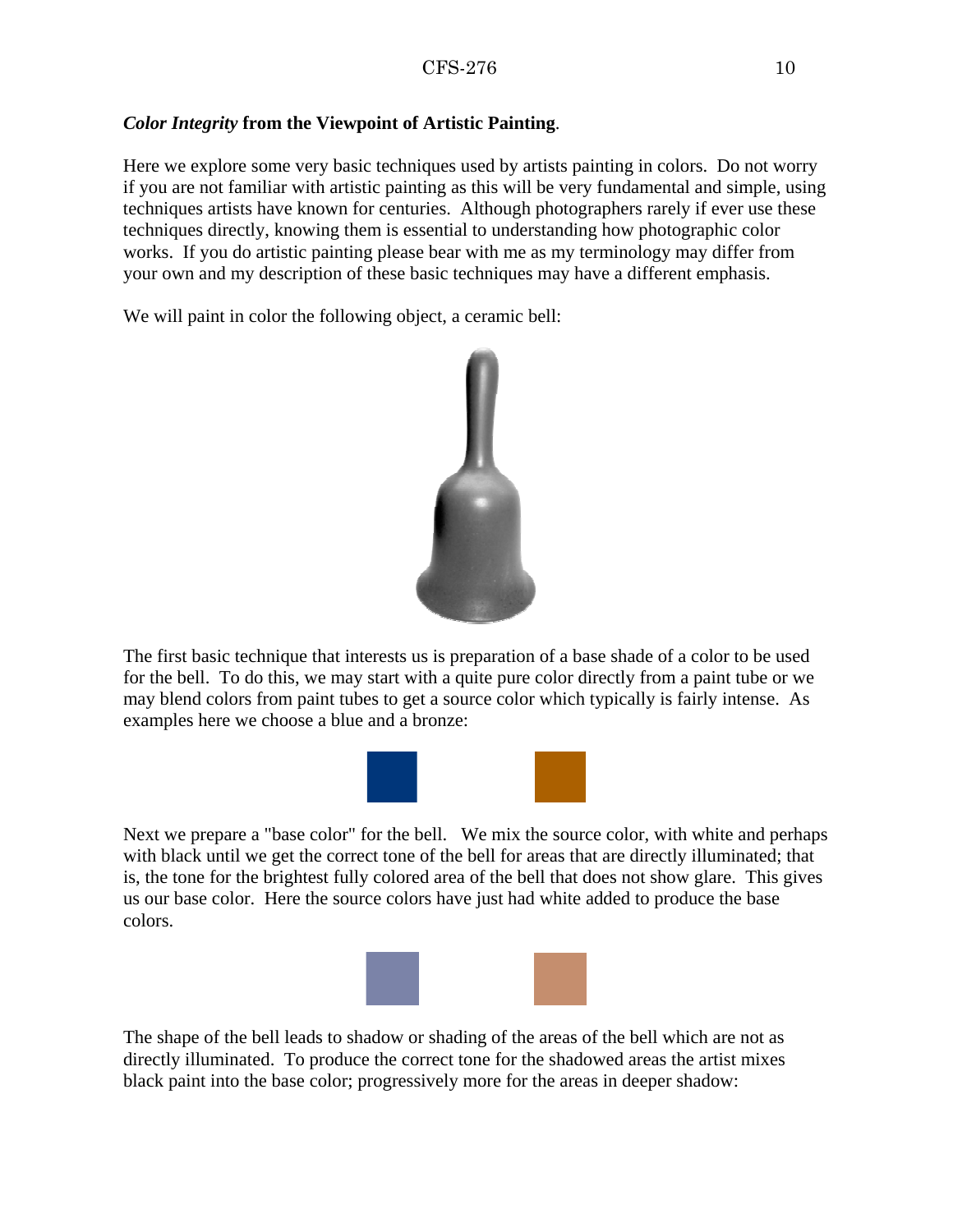

This adding black is one of the two key steps in producing tones which are visually correct. The shadow areas are produced by adding black to the base color. The artists among you will know that while this is true, in practice a dark color is often used in place of black. That slightly advanced technique works just as well but includes more than we wish to at this point. The important thing to understand here is that *all* tones in the complete shading are produced by the blending of just two elements, the base color and either black or a dark color.



In the above bells, the brightest highlights are colored, which does not look right. They should be white. Rather, the *brightest* areas should be white but the surrounding slightly less bright areas should show some color. The artist handles this by going back to the base color and adding white to it:



All of the affected highlights in the bell are produced by this mixing of the base color and white (or very light gray). The resulting bell looks like this: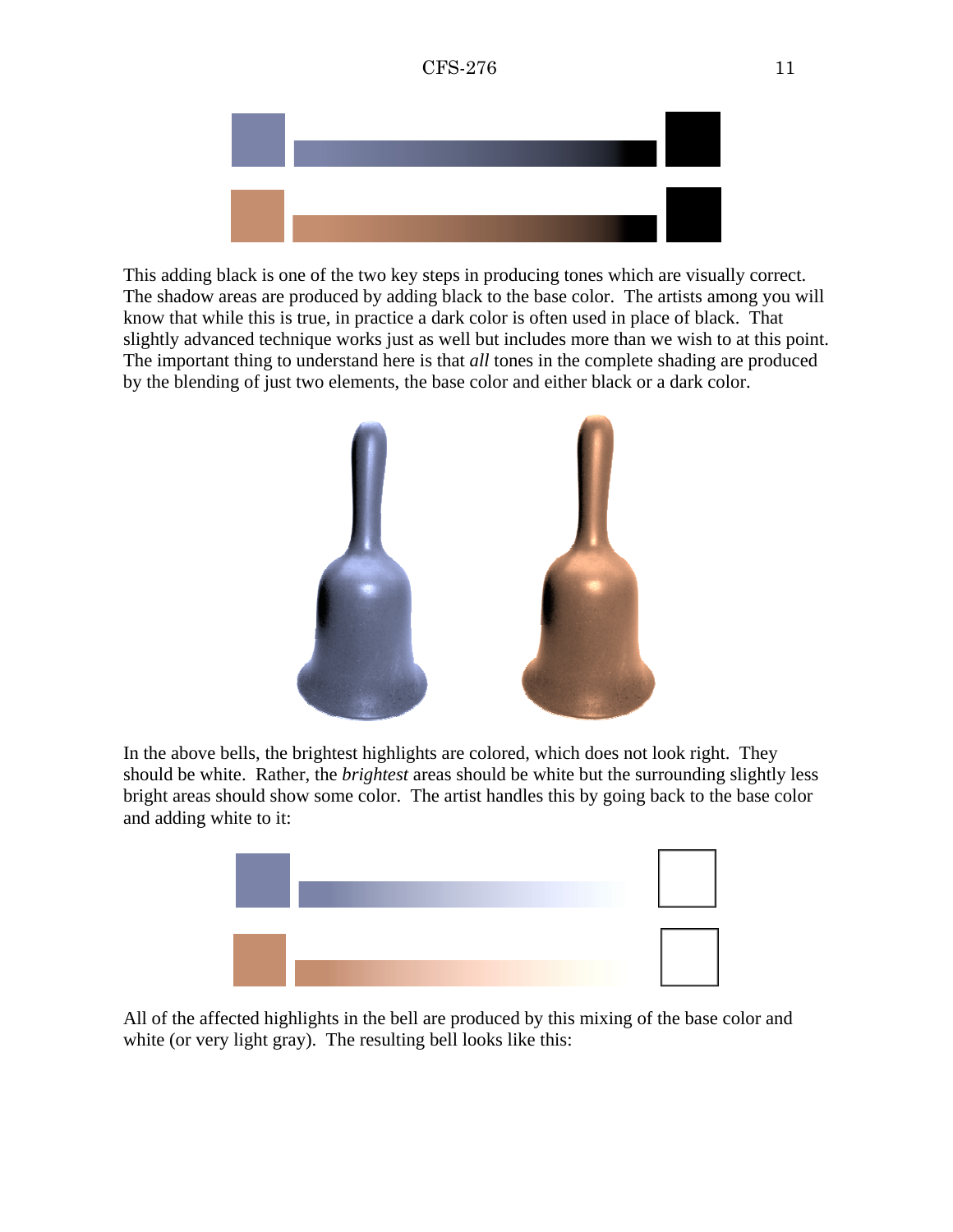

Again, all the tones are achieved by mixing just two paints, the base color and white. So, this means that *all* the tones in each bell are completely controlled through the use of just black paint and white paint.

Of course few objects have just one base color:



The same methods work for each color in an image. Mix the base color and black to produce shade and shadows for areas below full illumination on an object, mix the base color with white, sometimes with a little black added, to produce highlights that contain glare (specular reflections).

The fact that this works just the same for any color in an image is of particular interest to photographers. Since the methods work for each color in an image they also work for the Red, Green, and Blue primaries so widely used in photography. This is very important.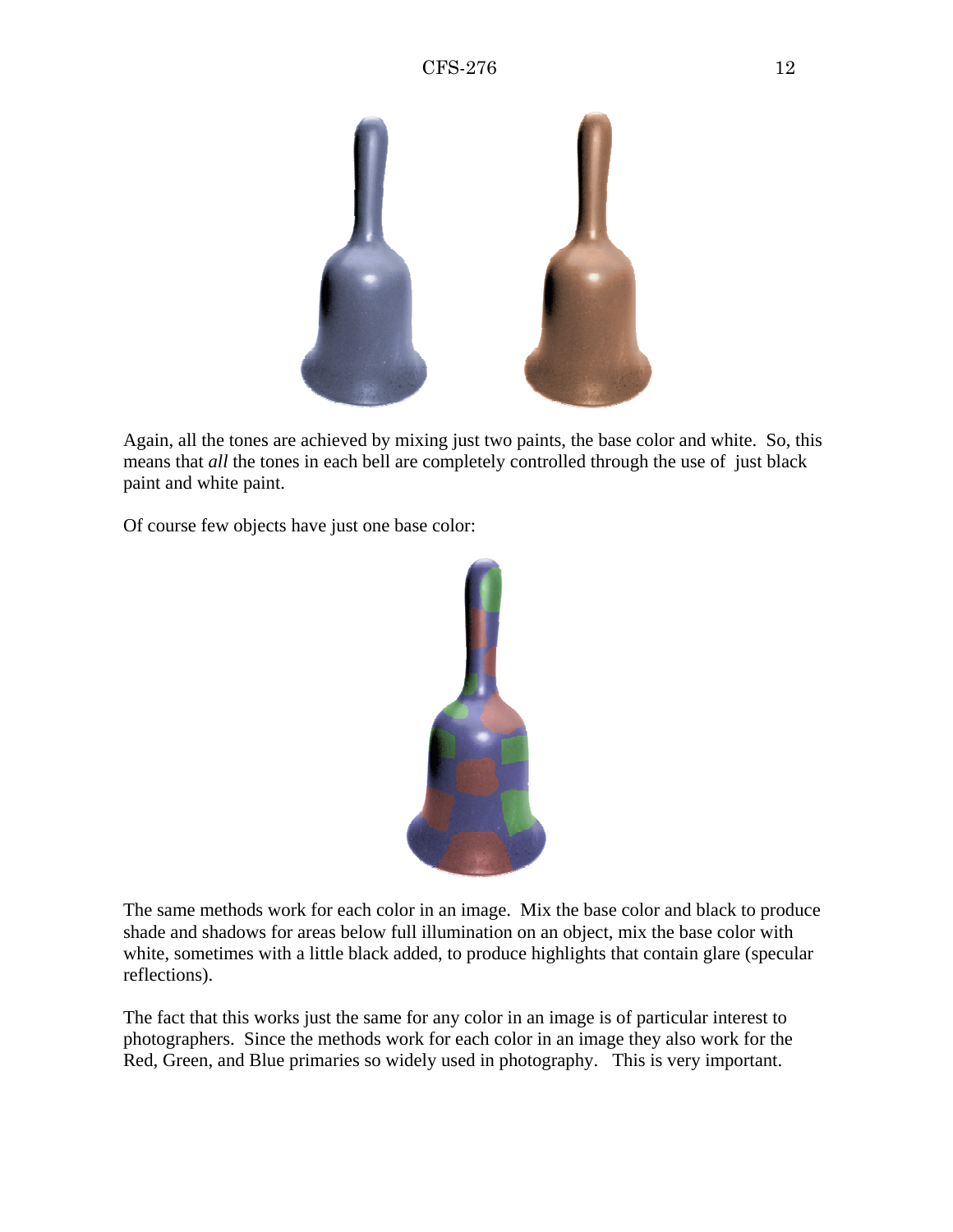<span id="page-12-0"></span>Through the centuries artists have come up with many variations on these basic methods, including many different ways of achieving the blending of paints. For instance an artist may observe that the light falling on the shadow areas of a subject has a brown or green or blue cast compared with brightly lit areas and so will use a very dark brown or very dark green or very dark blue instead of black in order to mix the shadow tones. The artist also has several different ways to do the actual mixing. While the use of these basic techniques varies from artist to artist, the basic principles we have covered above have been extensively and very successfully used for centuries and we will leave further discussion of variations to the artist painters.

# **Fog Example**

There is another artistic technique that is of great importance to us, however. When an artist wishes to show a scene in hazy conditions or partially in fog, it is normally done using white paint. (Actually it may be slightly tinted white paint instead for effects like blue haze, but at this point we want to avoid tinting and so will use white.) With glare or specular reflections we added successively *more* white to the color as we went into successively brighter areas of the glare. Within an area covered by fog of a particular density we will add the *same* amount of white to each color regardless of the color or how dark or light it is. There are numerous ways to do this and here we will use a simple, direct technique. The easy way to produce a fog effect in a painting is to first do the painting with normal unfogged colors and allow it to dry. Then paint over the fogged parts of the scene with a light wash of white paint, so that the original scene shows through. The amount of white added varies with the depth of the fog, so we may use more white for more distant areas, or areas closer to the ground. In any one area of the painting where the fog level is constant, however, the same amount of white is applied for any color and whether light or dark:





In this example, some of the foreground objects do not have the white fog effect. But the above images are misleading. The appearance is that a pretty good fog effect has been added to the image on the right by adding white to the fog area. However, the image on the right is really the *original*. What actually was done was to *remove* white from the image on the right, producing the nearly fog-less image on the left! Adding and removing white is equally as effective going in either direction.

Artists usually prefer actually mixing paints to achieve fog effects. Instead of the "wash" technique described above an artist may take some base color and some black and mix the two in varying amounts as required for the painting. Then an even-width thick strip of the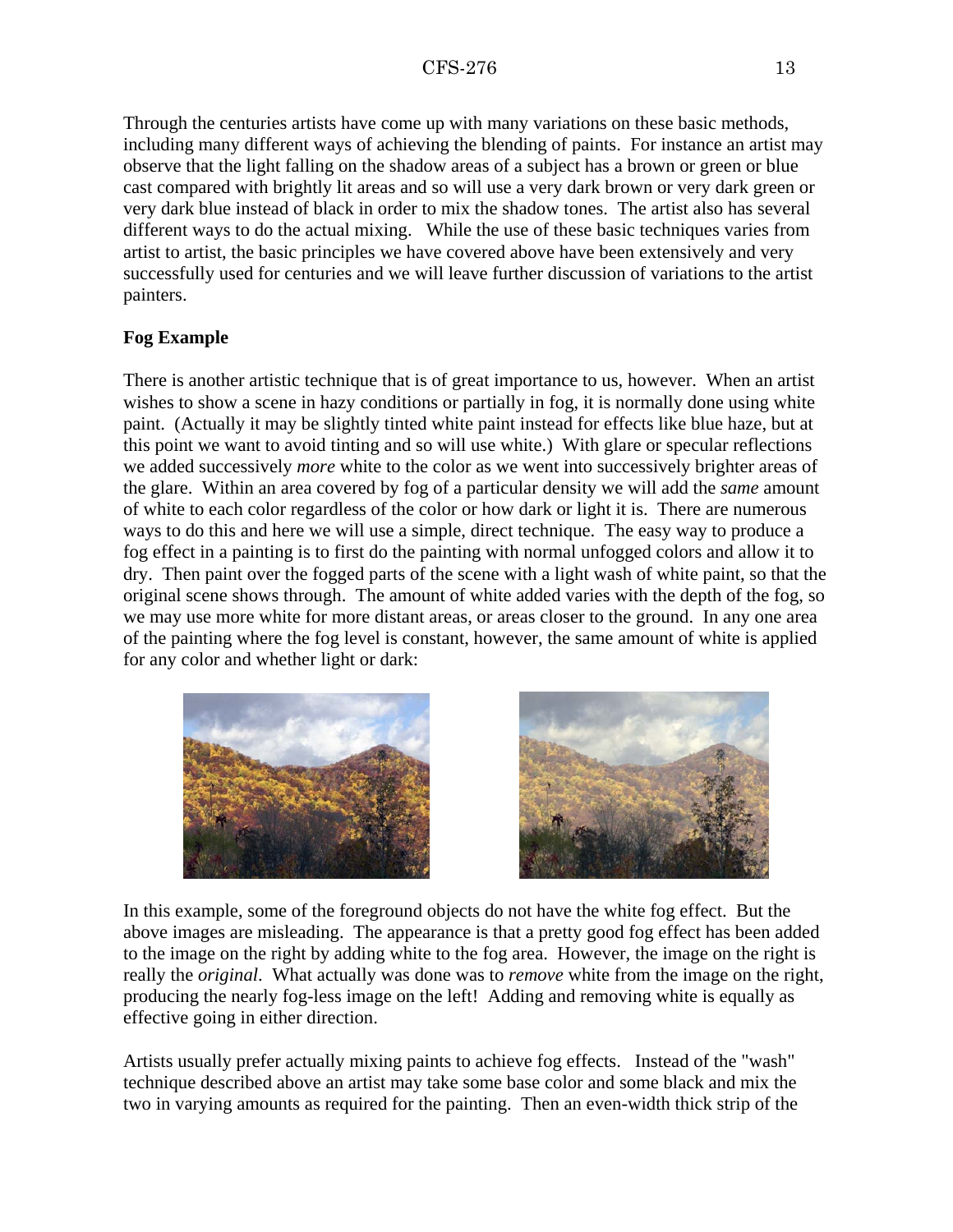shaded color is put on the palette, varying from dark to light along the length of the strip. A thick strip of white of the required width is laid along side and the two strips blended across. Using the same method and strip sizes for other colors puts the same amount of white into each shade of the blended black and colors, as required to produce the fog effect. Paint may be used freely as required from any point along the blended strips in building the painting. Again, more white can be added to the mix when painting areas in deeper fog.

All of the above "paintings" have been simulated in Photoshop. This was not easy to do with precision but within the confines of jpeg and gif images, the images are generally close to being accurate.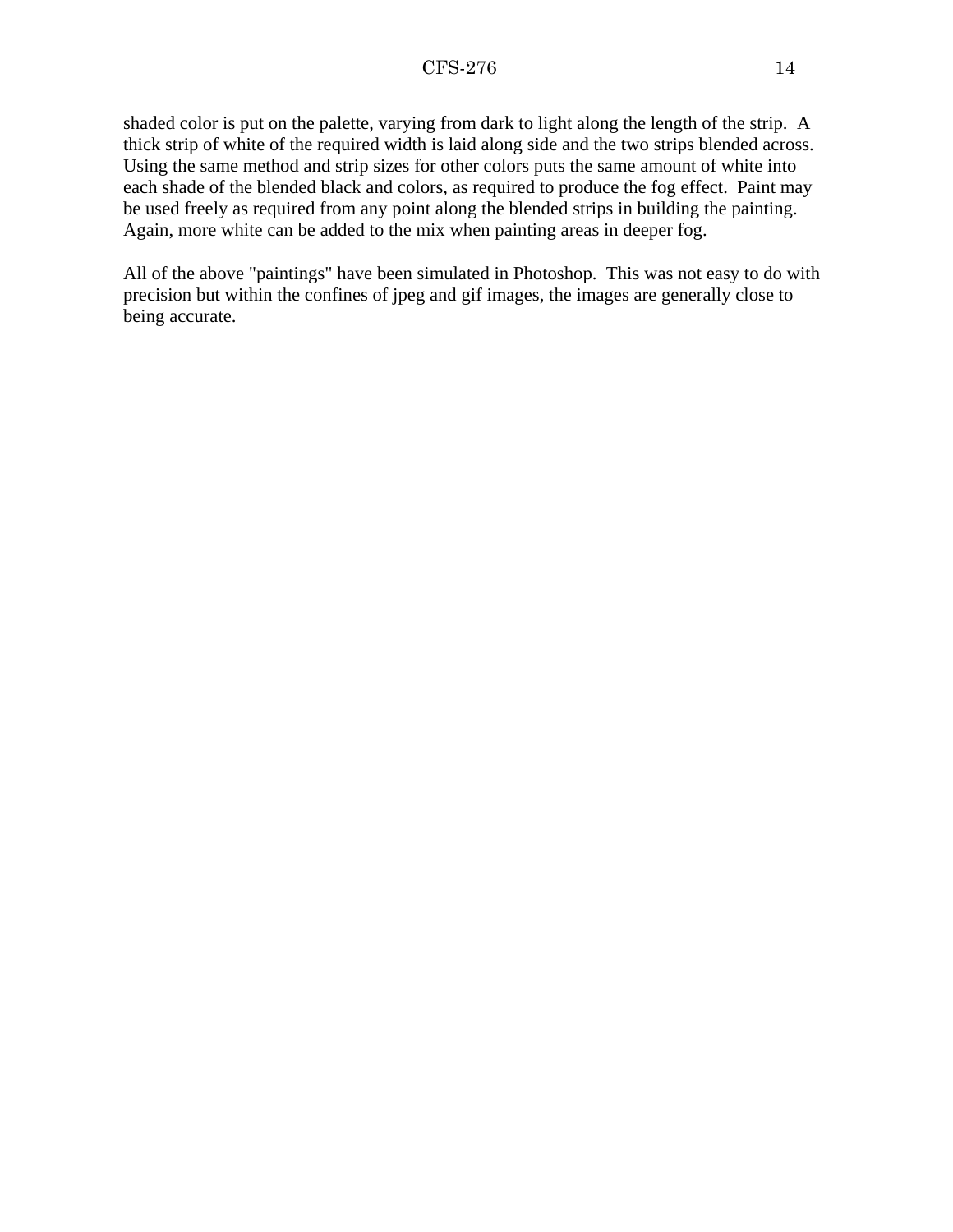#### <span id="page-14-0"></span>*Color Integrity* **from the Viewpoint of Basic Physics and Mathematics**

*The physics and mathematics of adding black and adding white*

When we speak of "adding black" in this document we mean "adding" in the sense of adding black paint to a sample of colored paint. In terms of a useful physical model, this can be thought of as taking a patch of color – for instance, a pixel – which has an area *A* and putting black paint over some fraction *b* of the area. Black does not reflect light, so only the remaining colored patch (1–*b*)*A* reflects light. Since the reflecting portion is part of the original patch that reflects light, the color will remain the same but since only (1–*b*) of the pixel will show, it will be only a fraction (1–*b*) of its former brightness. If the light source illuminating the original colored patch were to be dimmed to  $(1-b)$  of its former brightness the effect would be exactly the same as adding the black paint. Either way the colored patch or pixel remains the same color but reflects only (1–*b*) of the light it did originally. Note that in both cases the initial color or lightness of the colored patch does not make any difference. No matter what the starting color and lightness is, the color stays the same but it is reduced to (1–*b*) of its original lightness.

What does this mean mathematically in terms of pixel values? Each pixel in a digital image is described in terms of its Red, Green, and Blue (R,G,B) components, the three primary colors of digital imaging and the pixel represents a small point in the original scene. For a calibrated image ideally for each pixel the R component is proportional to the amount of red light coming from that point, G is proportional to the green light and B is proportional to the blue. R, G, and B are normalized so that when  $R = G = B$  the color is neutral gray, ranging all the way from black to white. (This process of normalization is more commonly known as "white balance" or "color balance.") Because R, G, and B are each proportional to their respective components in the light source they individually behave exactly as described above for the entire pixel. When the fraction  $(1-b)$  is applied to  $(R,G,B)$  the result is  $((1-b)R, (1-b)G, (1-a)$ *b*)B). If we want to dim the entire image without losing color integrity we simply apply the fraction  $(1–b)$  to each component of every pixel in the image. This is the same as "adding" black paint" to every pixel in the image. But since we are working with a computer image and not with paint we can also lighten the image using the same method in reverse, effectively "removing black paint" from every pixel. Where a fraction  $(1-b) < 1$  is used to darken the image, we simply apply a fraction  $a > 1$  to lighten the image:  $(aR,aG,aB)$ . Note that this "adding black" and "removing black," that is, (*a*R,*a*G,*a*B) for *a* > 0 preserves the color of the pixel. This means that using this method we can lighten some parts of an image and darken others selectively and in as many places as we choose and still retain color integrity; that is, the colors will not change.

When we try to apply this very simple rule in Photoshop we immediately run into a problem. The R, G, and B in Photoshop are typically (almost always) "gamma-encoded." We have gone into the historical reasons for this elsewhere

[<http://www.c-f-systems.com/Docs/ColorIntegrityCFS-243.pdf>](http://www.c-f-systems.com/Docs/ColorIntegrityCFS-243.pdf) but Photoshop (and most of digital imaging) stores image pixels as  $(R^{\gamma}, G^{\gamma}, B^{\gamma})$  instead of  $(R, G, B)$  and so the image pixel components are no longer proportional to the red, green, and blue components of light represented by that pixel. As luck would have it (and clearly luck it was rather than planning) this form still works, sort of, with our simple "adding black" operation. If we take  $(aR^{\gamma}, aG^{\gamma})$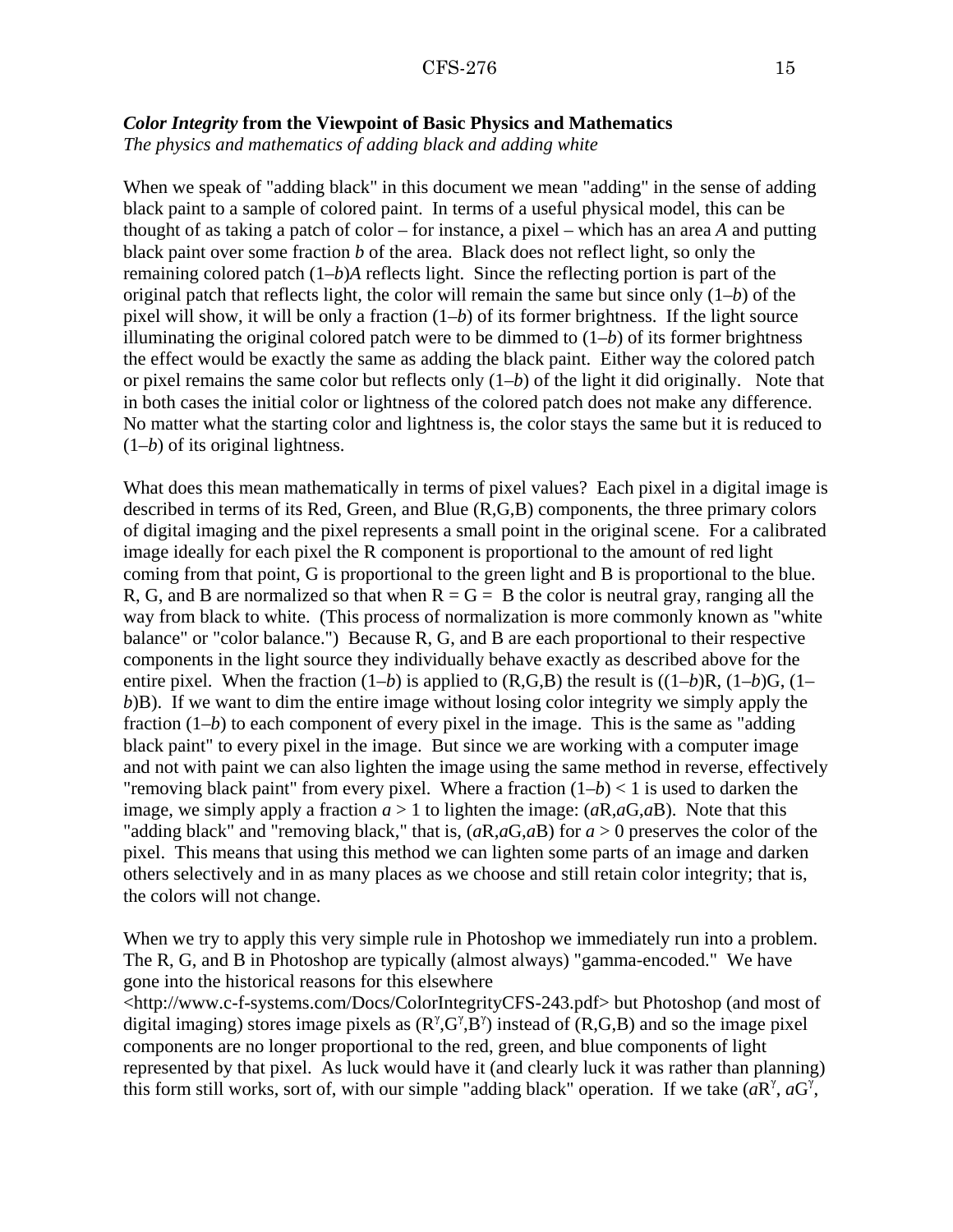$aB^{\gamma}$ ) and let  $a = c^{\gamma}$ , then we have  $(c^{\gamma}R^{\gamma}, c^{\gamma}G^{\gamma}, c^{\gamma}B^{\gamma}) = ((cR)^{\gamma}, (cG)^{\gamma}, (cB)^{\gamma})$ . So, multiplying the R, G, and B components of a gamma-encoded pixel by *a* we still get lightening or darkening of the image that preserves color integrity although the fractional amount of darkening or lightening is  $c = a^{1/\gamma}$ . In particular this means that color integrity preserving lightening or darkening of the image can be done in Photoshop by using the highlights control of the Levels tool. (The rest of the functions of the Levels tool damage color integrity, however.)

This bit of serendipity does not always work. For those who have changed to L\* encoding in place of gamma encoding in the hope of getting more accurate color (if you have done this, you'll know it) will be thrilled to know that the above trick does not work with L\* encoding, nor does it work with certain other profiles such as sRGB which do not adhere to gammaencoding. For those cases Levels highlights and the few other tools in Photoshop that function by multiplying pixel components by a constant fraction do not preserve color integrity. In fact we are hard-pressed to come up with any means within Photoshop of properly "adding or removing black" without first converting out of these profiles. Our ColorNeg and ColorPos plug-ins do function correctly with  $L^*$  encoding, however.

We have noted that the "adding or removing black" operation, which mathematically is multiplying each of the Red, Green, and Blue light intensity values of the pixels by the same constant fraction, is exactly equivalent to what would happen if we brightened or dimmed the source lighting for the original scene. Suppose that instead of brightening the source lighting we shifted its color so that the red component of the source was brighter but the Green and Blue components stayed just the same. Our camera or film would then record the image as too red. To compensate for this we need leave the Green and Blue pixel values alone but to decrease the Red pixel values in order to compensate for the increase in red source lighting. If the red light component increased by 5% then the red light reflected by the object in the scene will increase by 5% and the Red pixel values of the image will be 1.05 times as large. To correct this we need to divide the Red pixel values by 1.05 so that  $(1/1.05)(1.05R) = R$  and the Red pixel values will be restored to their correct values. Doing this is called white balance or color balance. In order to correctly adjust the color balance of a (calibrated) image all of the Red pixel intensities in an image need to be multiplied by the same fraction and the same type of adjustment may be required using different fractions for Green pixel intensities and for Blue pixel intensities. The highlights adjustment in the Photoshop Levels tool may be used to do this, operating individually on the color channels. Again, this also will work with gamma-encoded pixels, but not with other non-linear encodings such as L\*.

We have dealt with adding and removing black. How about adding and removing white? By "adding white" again we mean in the sense of adding white paint to a pixel patch of color. In this case the patch area is again *A* and we cover a fraction of the *d* of the patch (pixel) with white paint. With black paint we reflected no light, but with white paint it is necessary to explain in more detail what we mean by "white." In digital imaging, white is taken to mean the brightest pixel value possible. If we call this maximum value W, then white is the condition where  $R_w = G_w = B_w = W$ . Returning to our patch *A* covered with fraction *d* of white paint, the original pixel  $(R,\tilde{G},B)$  will become  $((1-d)R+dW, (1-d)G+dW, (1-d)B+dW)$ . This is an "addition of black" or dimming of the original color where the white partly covers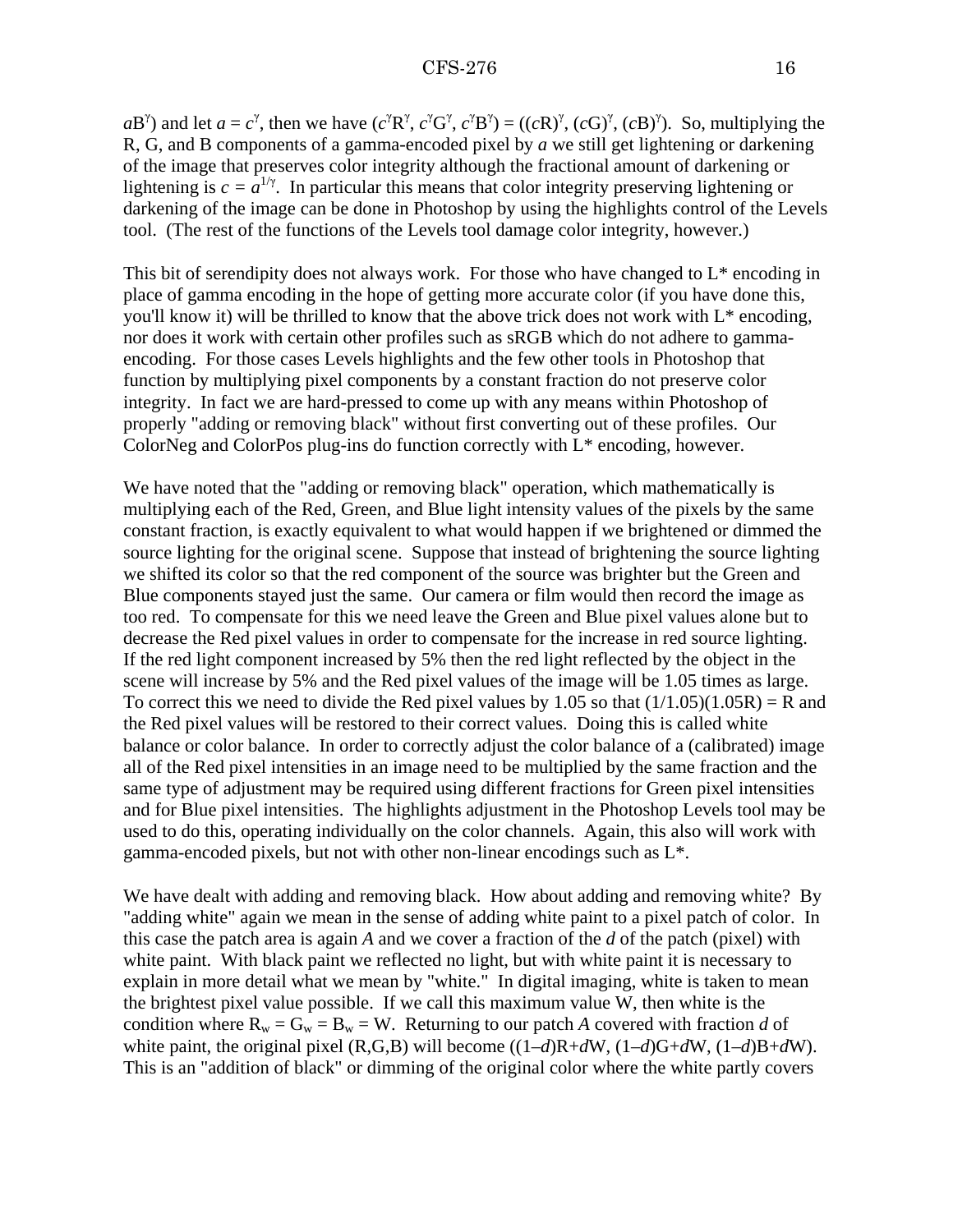the patch combined with the same constant quantity of white added to each color component for the white portion of the color patch.

This model applies to fog, where something  $-$  like real fog  $-$  is between the main subject matter of a scene and the camera. If we consider typical white fog, droplets which are between the subject and the camera reflect white light themselves while they block light coming from the subject. Light from the subject passes between the fog droplets, however, so taking the fraction of the area that the fog droplets actually obscure as *d*, the physical situation matches the mathematical model. This model for "adding white" also applies for specular (mirror) reflections in the highlights, where the nature of the surfaces and the angles cause the light source to be partially or completely directly reflected instead of being diffusely reflected as is required to show the color of an object. Where the transition to specular (mirror) reflection is still partial it still diffusely reflects some colored light added to the specular white light. There is a fraction *d* involved just as for fog, with the value of *d* changing with the transition to full specular reflection.

Returning to the "adding white" ((1–*d*)R+*d*W,(1–*d*)G+*d*W,(1–*d*)B+*d*W) form, we can see that this is really a combination of adding white – the  $+dW$  in each of the three color component terms – and adding black to account for the part of the color patch which we have covered with the white paint – the  $(1-d)$  multiplier in each of the three terms. For the fog relationship the "black" part of the term and the "white" part of the terms are related through the fractional area *d*, but in the generalized of the black/white transformation for (R,G,B) we have  $(aR+dW, aG+dW, aB+dW)$ . Note that  $a < 1$  is adding black,  $a > 1$  is removing black,  $d > 0$  is adding white and *d* < 0 is removing white. Since this transformation involves the addition or removal of black or white the transformed colors have color integrity. The appearance of a calibrated image in which the pixels have been altered in this way will retain the natural appearance of the colors. To use this form, the same *a* and *d* constants need to be applied to each of the R, G, and B components of a pixel, but there is no requirement that the *a* and *d* be the same for *all* pixels and indeed they can be varied as required to produce different effects for different parts of the image and the image will still retain its color integrity.

For the above we assumed we were adding pure white,  $R_w = G_w = B_w = W$ . Suppose instead that R<sub>w</sub>, G<sub>w</sub>, and B<sub>w</sub> are a little different so that the white has a tint, R<sub>w</sub> =  $d_f$ W, G<sub>w</sub> =  $d_g$ W, and  $B_w = d_hW$ . Then

 $(aR+d<sub>r</sub>dW, aG+d<sub>g</sub>dW, aB+d<sub>b</sub>dW)$  is adding tinted white, which is also a natural situation. For this form,  $R_w$ ,  $G_w$ , and  $B_w$  should of course be kept the same over larger areas to represent tinted fog, but *a* and *d* are under no more constraint than for the black/white generalized form.

Finally, we can make use of a completely generalized form  $(a<sub>r</sub>aR+d<sub>r</sub>dW, a<sub>s</sub>aG+d<sub>s</sub>dW,$  $a_{\rm b}a_{\rm B}+d_{\rm b}d_{\rm W}$ . Here in addition to tinted fog we also include color balance or white balance. For this form  $R_w$ ,  $G_w$ , and  $B_w$  should again be kept the same over larger areas and in addition  $a_r$ ,  $a_g$  and  $a_b$  determine color balance and should be kept the same over areas that are subject to the same lighting. But once again, *a* and *d* are under no more constraint than for the black/white generalized form.

This final generalized form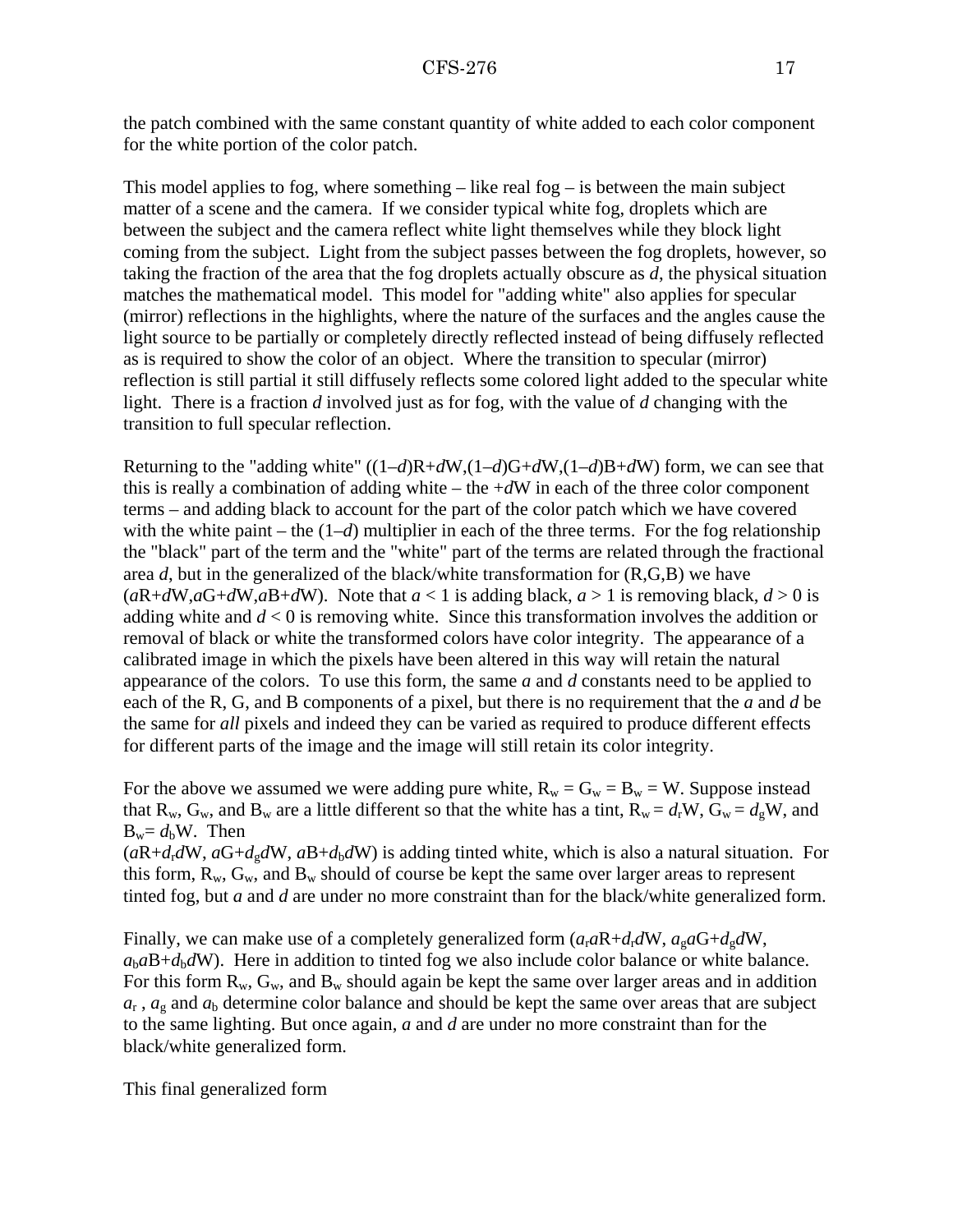$$
(R,G,B)
$$
  $\rightarrow$   $(a_r a R + d_r dW, a_g a G + d_g dW, a_b a B + d_b dW)$ 

<span id="page-17-0"></span>is a complete representation of adjustments that can be made without affecting color integrity. Note that the  $(R, G, B)$  used here and throughout this section are quantities that are proportional to the normalized light intensities of red, green, and blue. That is, the (R,G,B) is linear and not gamma-encoded. Furthermore, while the "adding black" form serendipitously worked directly with gamma encoded pixels, the generalized form definitely does not. It is necessary to linearize encoded (R, G, B) values before use, regardless of their encoding.

Investigating the common blackpoint or shadow adjustment led to much of the above. Some form of this adjustment needs to be made to nearly all digital images:

or

 $(R,G,B) \rightarrow (R–b, G–b, B–b)$  $(R, G, B) \rightarrow (R - R_0, G - G_0, B - B_0)$ 

Various reasons are given for making this adjustment, typically having to do with various defects in the response to light of camera sensors or film or other equipment defects. While this may in fact be true it is also true that the blackpoint adjustment is the same as we found above for removing white, so that it effectively lifts fog from the image, whether white fog as in the first form or tinted fog as in the second form. For all practical purposes, this adjustment is not available within Photoshop itself for normal gamma-encoded images although the "shadows" (earlier versions) or "black" (later versions) adjustment in the ACR (Adobe Camera Raw) plug-in appears to do the first form above. This blackpoint adjustment is very often applied directly to a gamma-encoded image, losing color integrity from the start.

Since the addition of white actually is a mathematical addition, you might think that to add white in Photoshop it would be easy to simply put in a layer which is white – even a tinted white – and then blend a certain percentage of that with the image. After all,

 $(R, G, B) + k (R_w, G_w, B_w) = (R + kR_w, G + kG_w, B + kB_w)$ 

Except that again Photoshop works directly with gamma-encoded pixel values:  $(R^{\gamma}, G^{\gamma}, B^{\gamma}) + k (R^{\gamma}_{w}, G^{\gamma}_{w}, B^{\gamma}_{w}) = (R^{\gamma} + kR^{\gamma}_{w}, G^{\gamma} + kG^{\gamma}_{w}, B^{\gamma} + kB^{\gamma}_{w})$ 

and that result is not equal to the required  $((R+kR_w)^{\gamma}, (G+kG_w)^{\gamma}, (B+kB_w)^{\gamma})$ .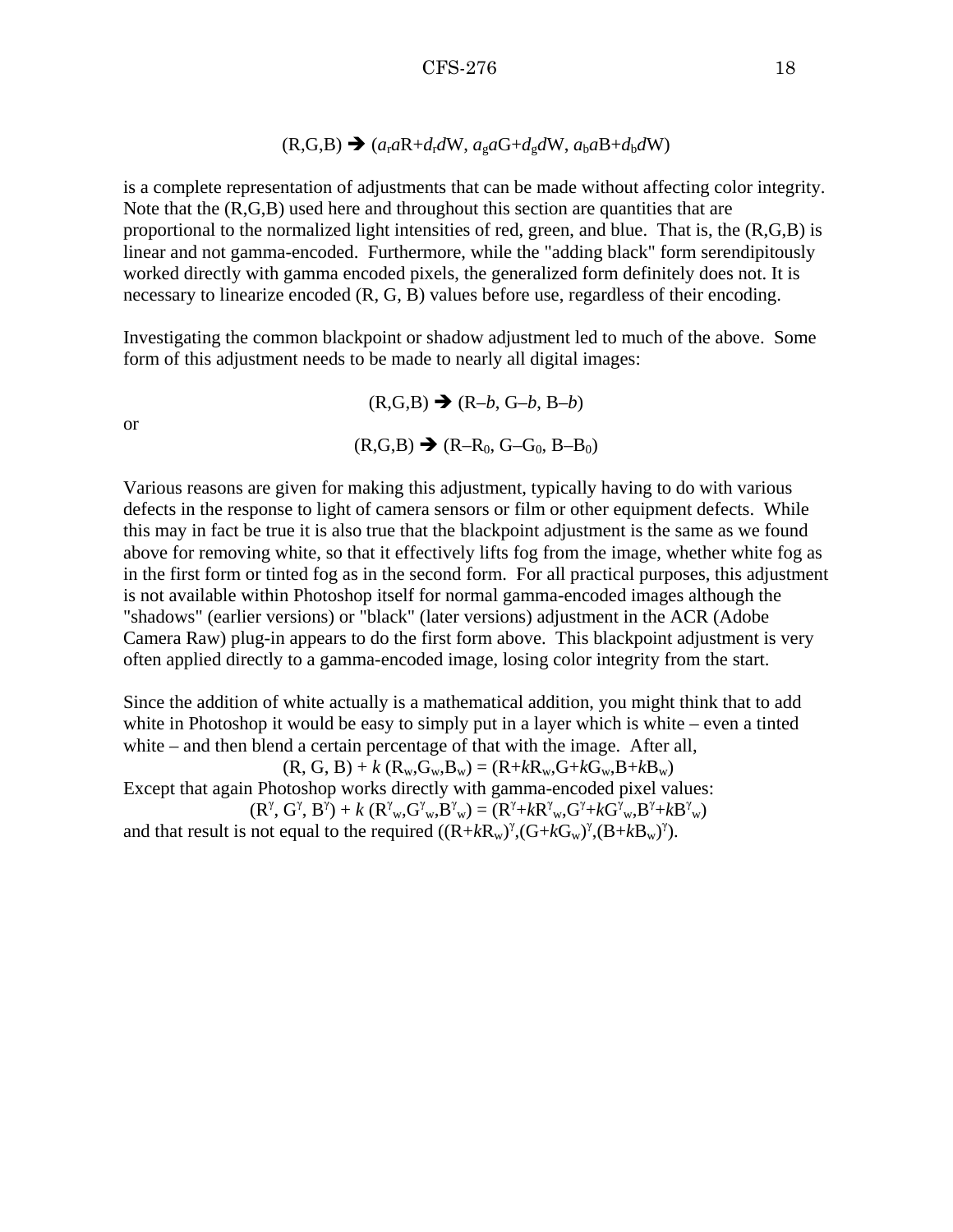## <span id="page-18-0"></span>**Trying to Deal With** *Color Integrity* **in Photoshop**

*Adding Black and Adding White in Photoshop*

When we try to "add black" or "add white" in Photoshop we immediately run into a problem. The (R,G,B) values are typically (almost always) "gamma-encoded." To really understand the reason for this requires mathematics, but the gist is that traditionally most digital images have been 24-bits per pixel (which is the same as 8 bits/channel). When pixel values are expressed directly in terms of light intensities for each of red, green, and blue and crammed into 24 bits many visible colors get pushed out the edges and are lost. To cram the pixel values into the 24 bits without losing visible colors the pixel values had to be compressed, the same general idea as compressing zip files. This was done using a process called gammaencoding. Gamma-encoding was convenient because it was already in widespread use in the analog video world for an entirely different reason. Unfortunately, Photoshop and most other image editing programs generally try to work directly on the encoded pixels rather than on the intensity values that they represent. Sometimes this actually works satisfactorily. Often, and to varying degrees, it does not. Unlike the earlier days, Photoshop now offers the capability for images to have more than 24 bits per pixel. Although this makes gamma-encoding unnecessary Photoshop still uses gamma-encoding in almost all cases and worse, still works directly on the encoded pixels.

One place where working on gamma-encoded images does work satisfactorily in many cases is with "adding black." Photoshop has several tools which perform a function equivalent to adding black, but none of them are obvious. The preferred tool is Levels, where the "highlights" portion of the tool does the correct action of adding black or removing black over much of its range. The shadow and mid-range functions of Levels destroy color integrity and are to be avoided.

The fact that Levels highlights control will work to properly add or remove black from a gamma-encoded image is pure serendipity. Although most working profiles are gammaencoded, some such as sRGB are not and other new working profiles are coming into use which use  $L^*$  encoding rather than gamma encoding. For these profiles, Levels highlights does not accurately function to add or remove black.

When we try to "add white" the situation is considerably worse. The Levels shadow or blackpoint tool might have served this purpose just as the Levels highlight tool will correctly add and remove black in many cases. But the Levels shadows tool works directly on the gamma-encoded image and in this case it simply does not work, often destroying color integrity quite noticeably. For digital camera images the ACR (Adobe Camera RAW) plug-in "shadows" slider (earlier versions) or "black" slider (later versions) appears to make the correct adjustment for removing white, but it does not provide for adding white or for working with tinted white. You might think that putting in a separate layer of white and then adjusting its percentage transparency should work, but the additions of layers appear to be done to the already gamma-encoded image, so even that does not work (see at the end of *Color Integrity* **[from the Viewpoint of Basic Physics and Mathematics](#page-17-0)** for details on this). Technically it would be possible to convert the gamma-encoded image to a "linear" image, make the "add white" adjustments and later convert back, but that is tedious. It depends upon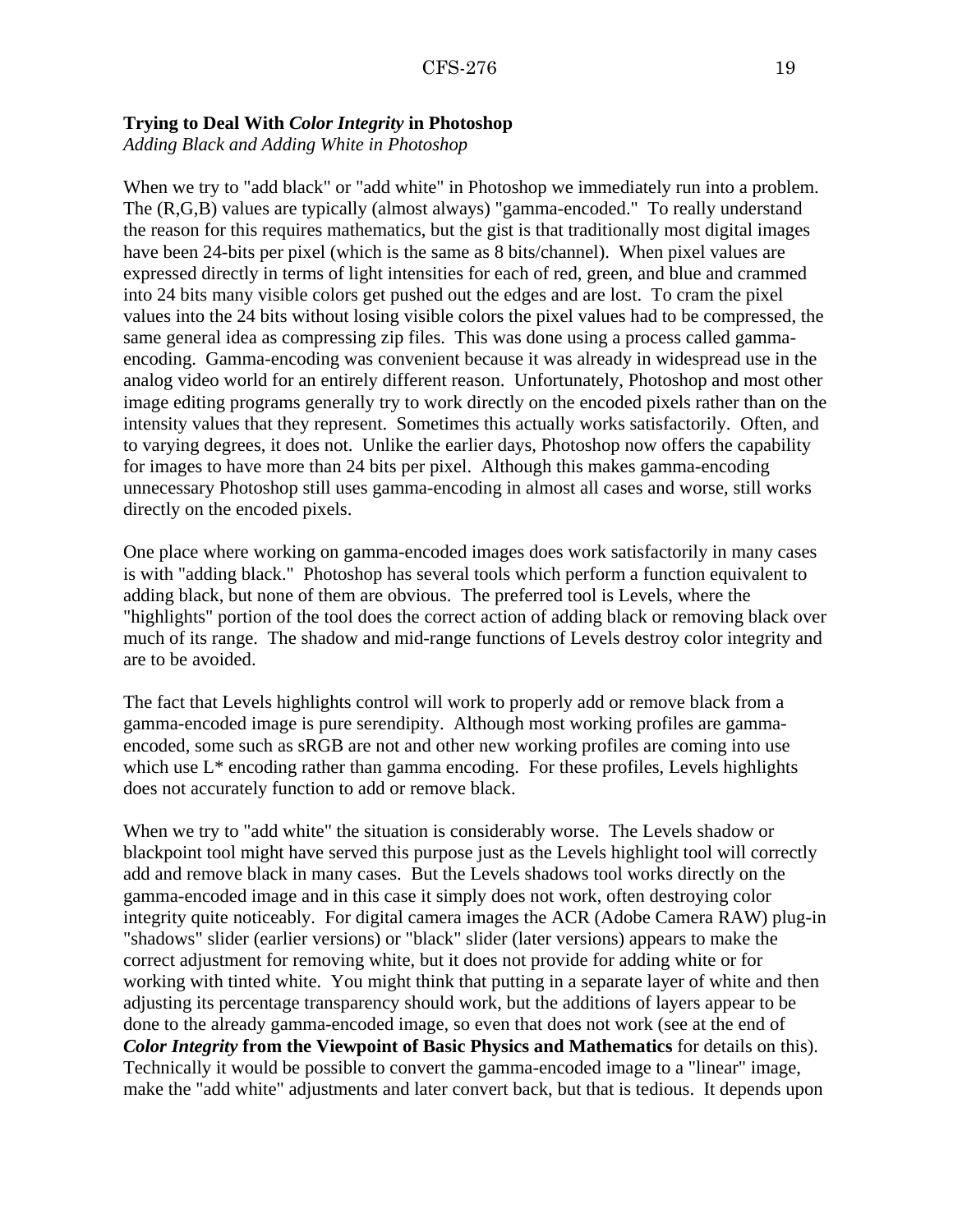Photoshop to correctly convert the image encoding twice as well as making the adjustment for adding white, all without applying hidden "improvements" along the way, never a good bet. To avoid what baggage might be hidden in a "profile conversion" one could choose to do the gamma-encoding and decoding using the Levels middle-gray adjustment which is widely known to be a gamma adjustment. But Levels middle gray deviates from being gamma and the deviations are greatest just where they will do the most harm to this decoding-encoding. (See<http://www.c-f-systems.com/Docs/ColorIntegrityCFS-243.pdf>page 18 for details.) Hidden somewhere among the plethora of Photoshop tools there may be one or two that are capable of adding or removing white accurately, but as I write this I have not found any.

Also as I write this the ColorNeg and ColorPos plug-ins do correctly add and remove black with the "lightness" slider and do correctly add and remove white with the "shadow" slider. Technically when adding white with the shadow slider you also need to add a little black with the lightness slider to account for the colored areas that the white "paint" covers. In the future ColorNeg, ColorPos and perhaps a new plug-in will make more complete use of what has been learned in the study that led to this web page.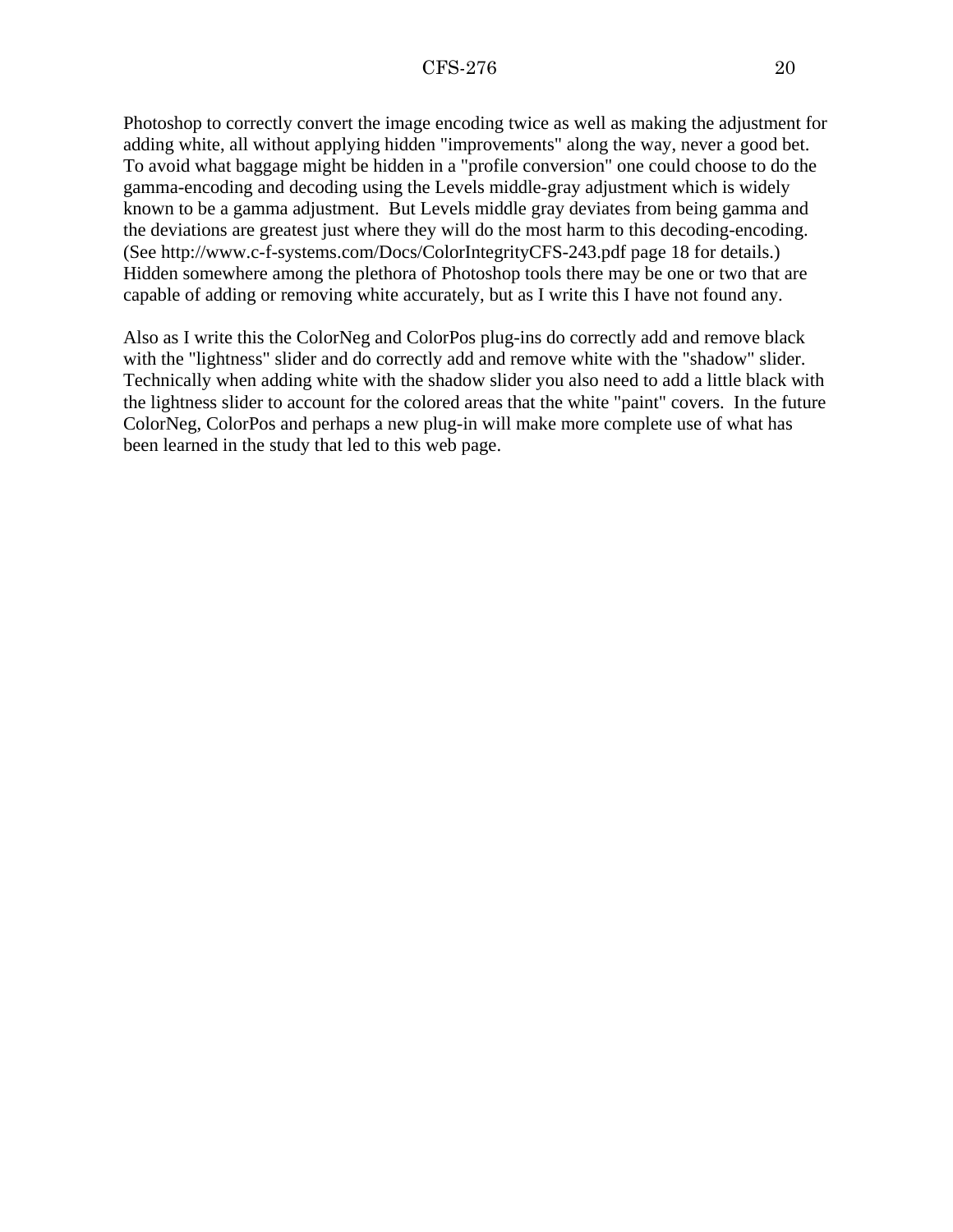## <span id="page-20-0"></span>**Color Integrity and Color balance – A Few Examples**

People who are new to the concept of color integrity tend to confuse it with color balance. We have explained and used both of these concepts in several ways on this *Color Integrity Complete* page. Here we will give just a few examples. I make no claim that these are good photographs or that they are good illustrations of what I mean by lack of color integrity. See the section **[Why We Give Few Illustrative Examples of Color Integrity](#page-8-0)** to understand. First,





The image on the left has color integrity. You may not agree with its color balance, but if you don't it is an easy matter to change it to your liking. The image on the right does not have color integrity. You may not agree with its color either, but it will not respond well to changes in color balance. In fact, you would find it difficult to adjust it by any means and really get it right.

Similarly,





Again, the image on the left has reasonably good color integrity. And again you may disagree with its color balance – in fact I often think it is too red myself. And since it has color integrity its color balance can be easily adjusted. The image on the right does not have good color integrity. If you compare the skin tones in the two images you will find that they are very similar while the ocean is very different in color. It would be nearly impossible to get the image on the right to look right – natural. For both the elephant and the beach walkers the differences are in adjustments that have been made to the *entire* image. In neither case was a selection made and part of the image treated differently.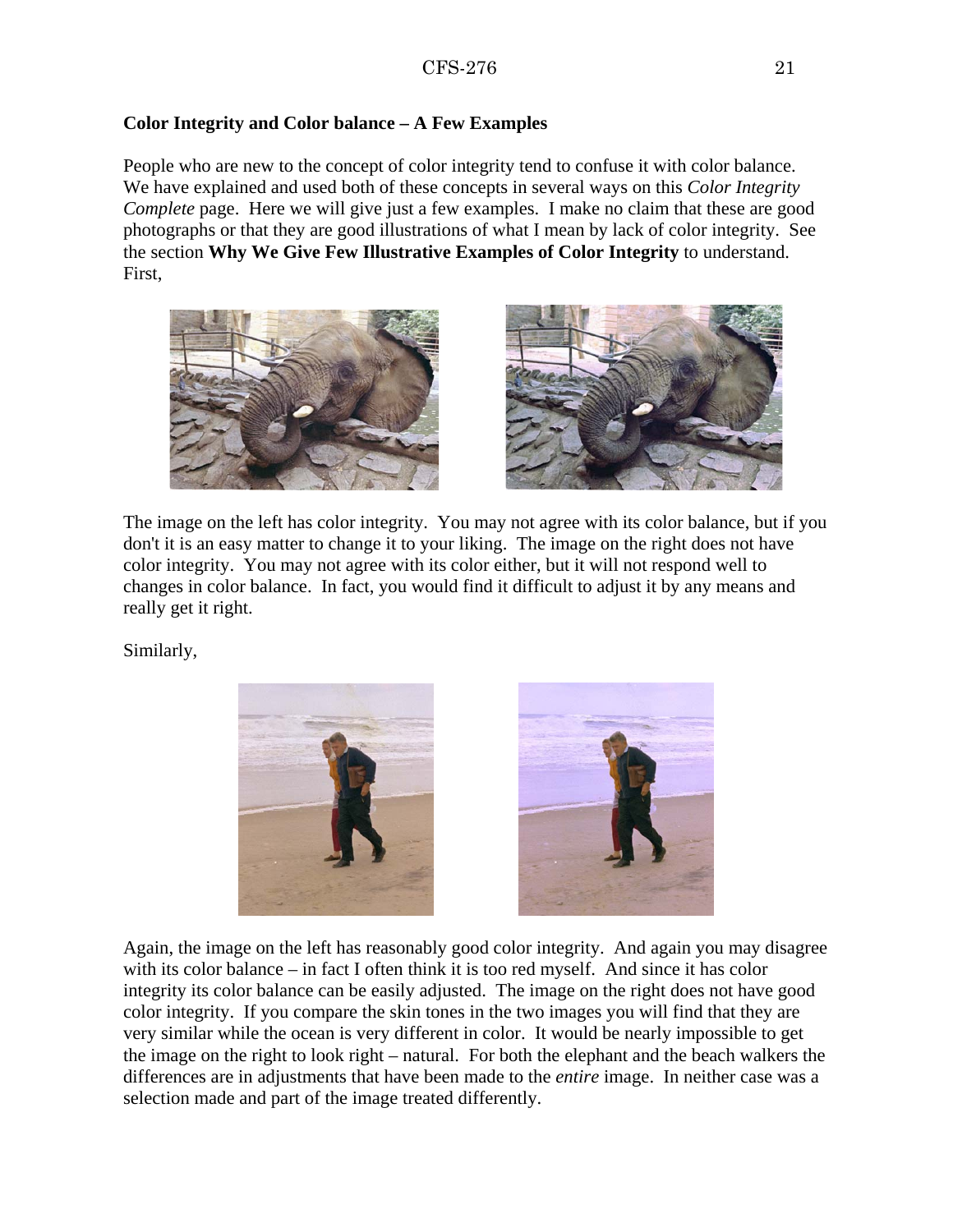Sometimes getting the color balance right can require very exacting adjustments of the colors of an image. We present here an image in which three different color balances have been applied:



In this image there really is no object where the viewer is really certain of its precise color, yet most people – photographers, at least – viewing these three versions will definitely prefer one to the other two. However, not all people will choose the same one of the three images and some people will think none of the three is really correctly color balanced. These images are really quite close in color balance (plus or minus 5CC), especially compared to what you see below. The principal reason for the sensitivity to color balance is the rock. We know it is a gray rock but that it likely is not precisely gray. Our differing experiences lead to disagreement as to exactly what tint it might take on. Seen by themselves rather than side by side any one of the three images might look properly color balanced.

The next image is at the other end of the color balance sensitivity range. This is a scan of a print which I made years ago using wet darkroom processes – the reddish spot at lower right is actually a defect of aging.



The image on the left is approximately as it would have been white balanced. The image on the right shows a very different color balance which most people would accept or even prefer to the white balance. Even placing these two images side by side does not make one or the other really jump out as wrong. But we can go farther than that: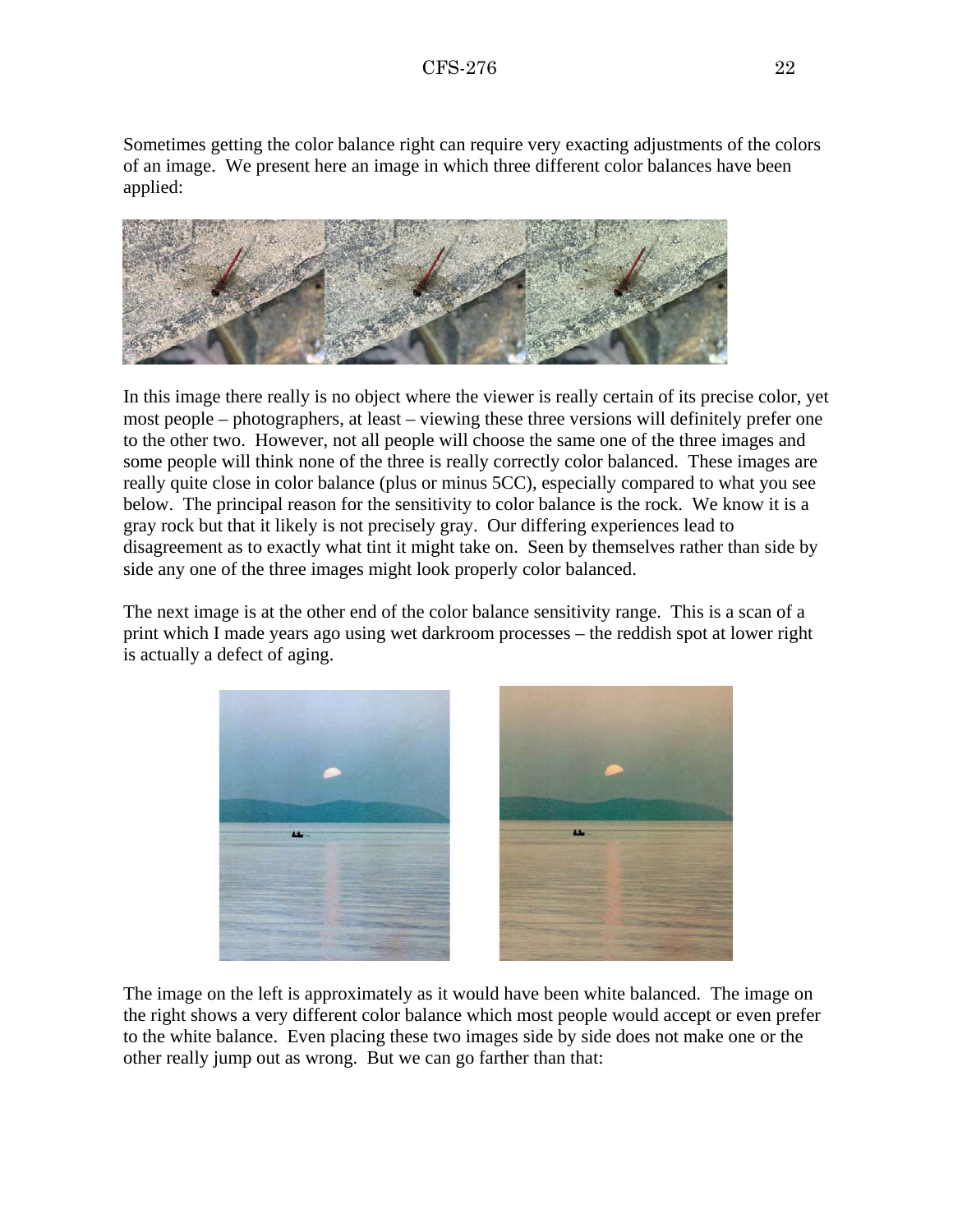

This shows that the same scene can be color balanced much more to the red and still not be objectionable to most people, especially if not seen in comparison to the others. We do not wish to give the impression that this is all a warm-cool, red-blue effect, so here is one that has been shifted to the green:



This extreme case works as well as it does for two reasons. First, the color of the lighting in a hazy sunset is ambiguous. The eye expects this and furthermore it expects the lighting to be changing rapidly with time at sunset. But this still would not work well if the image did not have reasonably good color integrity to start with. In each case the colors running from dark to light blend as they would in natural lighting.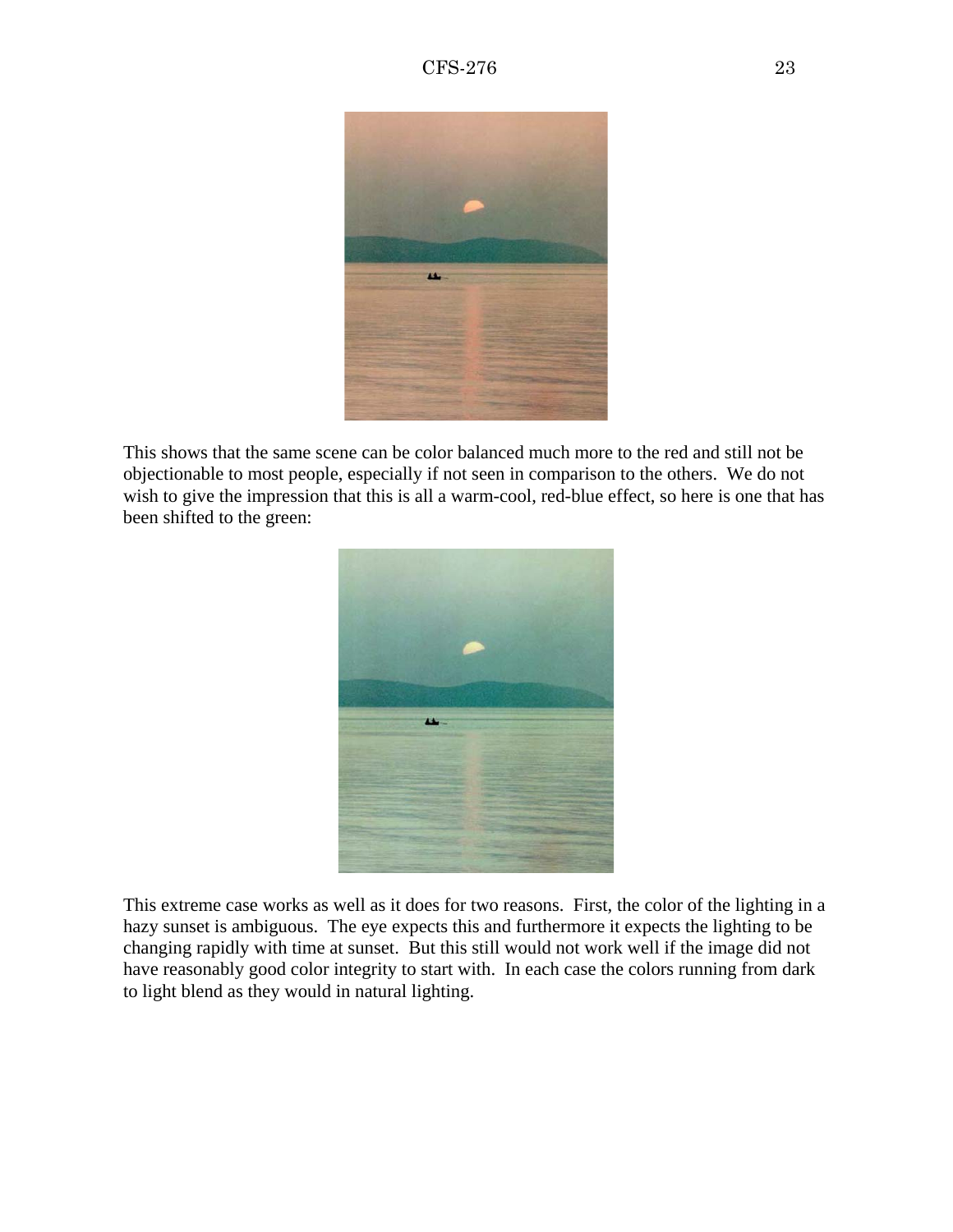#### <span id="page-23-0"></span>**Comments on Calibrating Digital Images.**

Calibration is the process of characterizing the camera or the film scanner so that the images it produces correspond to the colors and variations of color in the original scene with acceptable accuracy. Note that this does not mean the image will be what we want as a final product, only that it accurately represents the original scene.

We find that it is best to calibrate a camera or scanner using a target having a stepped grayscale for which the RGB pixel values are known for each step. The quality of the grayscale is important as the steps should be uniformly gray with no tinting. The calibration results from comparing the camera's image of this grayscale with the known values for each step. This comparison involves aligning three elements for each of the three channels (R,G,B) so the camera image and the known grayscale values best match. The three elements are 1) a white balance adjustment to account for the lighting used to take the camera image, 2) a blackpoint adjustment, and 3) a "curve" which describes how the camera or film responds to increasing light levels. Of these three elements, the first is specific to the lighting and will be different for different lighting conditions. The second typically results from a combination of several factors and will be different for images taken under different conditions. Only the third element depends just on the digital camera or film being tested and so only the third actually is a calibration of the digital camera or film. These third corrections, the "curves," need to be applied to all images from that digital camera or that type of film. Blackpoint adjustments and white balance (color balance) differ from image to image. These cannot be corrected automatically as part of the calibration but must be determined as required for each different photographic situation; sometimes for each image. As we discuss several other places in this document, the first adjustment, establishing color balance, is done by "adding and removing black" from the color channels and so does not affect color integrity. The second adjustment, blackpoint, is done by "adding or removing white" from the color channels and so it also does not affect color integrity. Since neither of these adjustments affect color integrity only the third adjustment actively causes the calibration to establish color integrity in the image. Calibration methods that are currently in use often make the mistake of including the first and/or second element as part of the calibration. The first and second elements need to be accounted for while calculating the calibration, but should not form part of the calibration itself.

We have a web page [< http://www.c-f-systems.com/DunthornCalibration.html>](http://www.c-f-systems.com/DunthornCalibration.html) that goes into detail on grayscale calibration and describes how it can be done in Photoshop. Our **ColorNeg** and **ColorPos** plug-ins [<http://www.c-f-systems.com/Plug-ins.html>](http://www.c-f-systems.com/Plug-ins.html) for Photoshop provide several methods of grayscale calibration, using known grayscales as described above, but also using grayscales in which the target pixel values for the steps of the grayscale are not known and even for a "grayscale" selected from the natural grays available in many images. The plug-ins also have a non-grayscale calibration method called "FilmType" which actually uses the fact that most people will select an image with color integrity as more natural from a series of images with varying loss of color integrity. The curves that produce the most natural image are thus a good estimate of the calibration curves. The calibration methods in these plug-ins pre-date the work that led to this *Complete Color*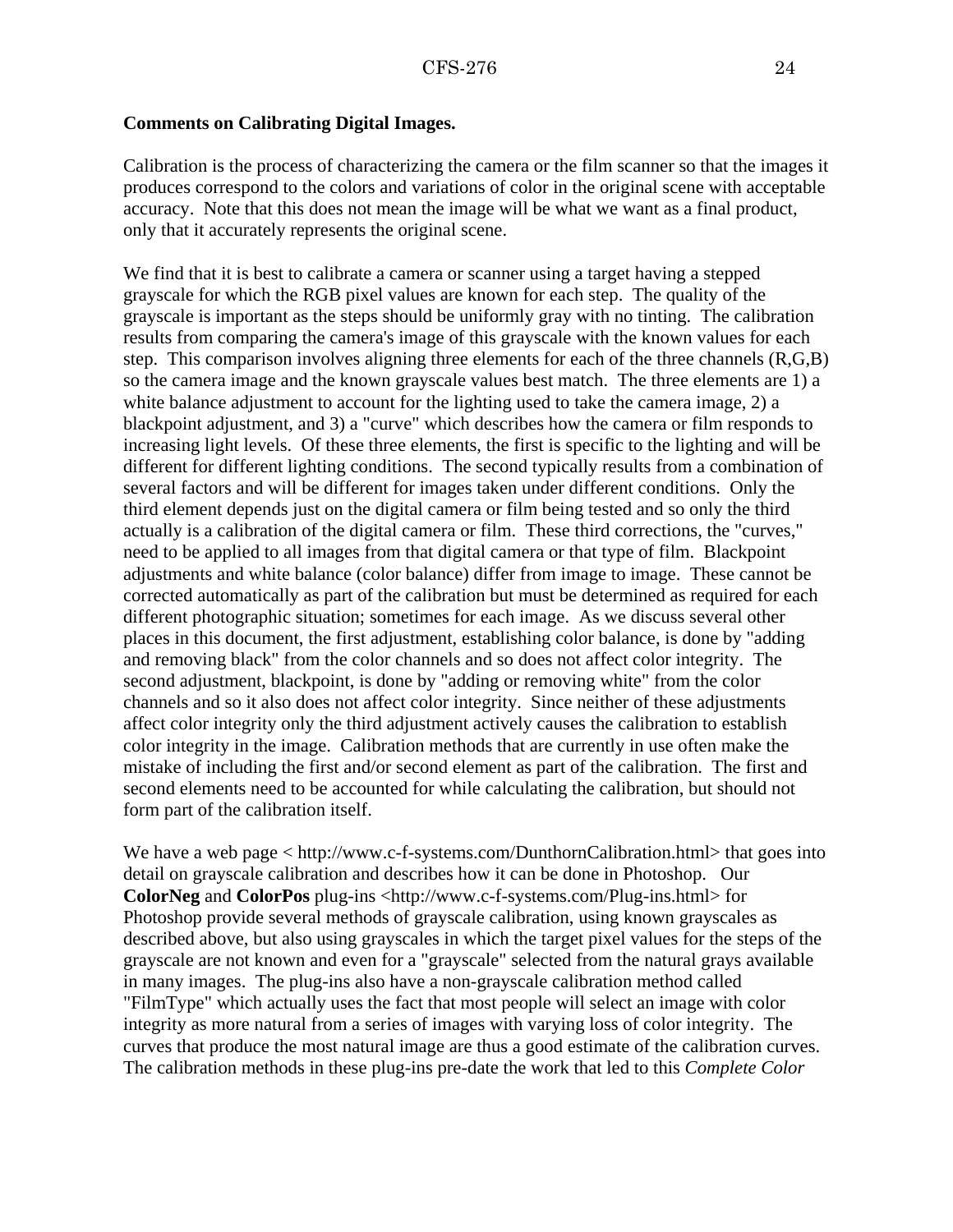<span id="page-24-0"></span>*Integrity* page and will likely be improved as the result of this work, but in their current state they still work reasonably well with the new concepts.

All of our calibrations use *gamma* curves for the calibration of films, cameras, and scanners. It is certainly possible to use other more complicated curves for calibration and as *gamma* curves are nearly as old as photography itself, it certainly is valid to question using them in this age of computers. But our experience is that using a more complicated form rarely results in improved performance of the system. With film the actual calibration curves are never known with high precision due to variations in processing and handling. The use of a system of gamma curves is much more forgiving of variations in the film than is the use of more complicated curves, particularly where the complicated curve shape is different for Red, Green, and Blue. As for most digital cameras, if the image data is available in truly raw form, the "curve" does not depart much from a straight line (or a gamma of 1) except possibly for the very brightest part of the image – a small range of  $1/3$  stop or so – and there is very little that can be done about that brightest somewhat unstable part in any event. In fact, the main problem with digital cameras is getting the raw camera image data into a computer image file without having the program doing the transfer "improve" the image as the transfer is made. We will have a web page dealing with this problem very soon, we hope. Meanwhile, the literature on our **ColorPos** plug-in has some suggestions.

One obvious question about the above is why use just a grayscale? This is a color calibration – don't you need color patches to do an adequate calibration? In the past we have explained why using color patches is not *necessary*. In a digital image gray is composed of equal amounts of Red, Green, and Blue. We calibrate the camera or film so that the responses to Red, Green, and Blue are equal on each step of a grayscale. This fully defines the way the film or sensor responds to Blue light as it goes from dark to light and the same is true for Green light and for Red light. But as you will learn below, it is also true that you cannot do a better calibration than using a grayscale although many – probably most – digital camera makers claim to.

#### **"Acceptable Accuracy" in Calibration**

The key to proper calibration is in understanding exactly what "acceptable accuracy" *must* mean for calibration to work properly. Cameras – digital cameras or film cameras – are simply not capable of producing a completely visually accurate record of the colors in a scene, but a camera *can* produce scenes with colors that are completely visually realistic. This is because the sensitivity of the eye to colored light is different than the camera sensitivity to colored light. Generally the two can see colors as nearly the same, often visually identical, but also quite often there is a visible difference. An object you see as a particular shade of blue the camera might record as a slightly more greenish blue. But this difference is not consistent. There may be another, different object that you see as an identical shade of blue to the first blue object, but the camera records that object as a slightly more reddish blue than you see. It is important to realize that these differences cannot be corrected by adjusting the camera image to be slightly less green to agree with the first object because then the second object would have an even more pronounced reddish cast. Likewise, making the camera image slightly less red would correct the second object but then the first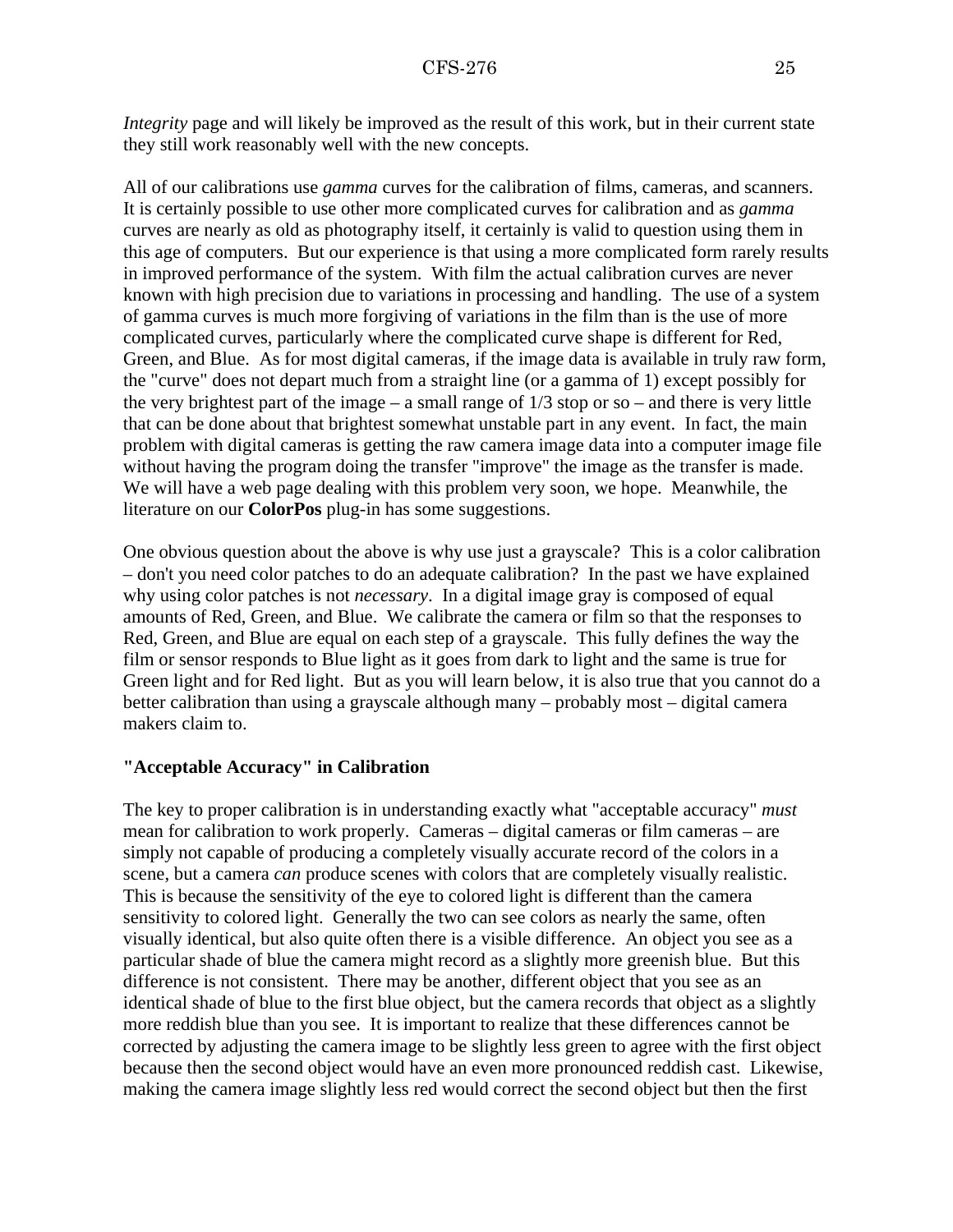object would appear as even more greenish. The phenomenon that leads to these differences in the way the camera sees and the way you see is called *metamerism*. It is the same phenomenon that sometimes causes an item of clothing to be a different color under store lighting than it is when you get it out in daylight. If you want to more fully understand metamerism, you can do no better than looking in the standard textbook on color, Roy A. Berns' "Billmeyer and Saltzman's Principles of Color Technology."

Just above, metamerism made the camera see as two different shades two color patches which we see as matching. The reverse of this is just as common. The camera can see two color patches as identical in color while to us one patch may be slightly more red than the other. Again, it is impossible to "fix" this situation. If the two patches have an identical color in the camera's image there is no way to tell whether or not that color came from a color patch that we see as more red so there is no way to know whether or not the color should be adjusted to be more red. That is, there is no way in general to know which sort of color "patch" that color came from. If we are taking a picture of a target with colored patches, it is possible to use our special knowledge to tell exactly which color patch is which. And that is where camera calibrators get into trouble. They can "calibrate" the colored patches to be different than what the camera actually sees.

Metamerism is a natural phenomenon. The eye routinely has to deal with metameric effects as the character of the light changes in a scene. Even daylight has large changes in character (technically "in spectrum") as cloud conditions change, as natural reflections alter the light, as time of day alters the light, etc. And so metameric color shifts are usually seen as natural unless the shift is uncommonly large or there is direct comparison between the image and the original scene. Another property of metameric color shifts is that they are consistent whether the patch is brightly or dimly lighted. If the camera sees a particular blue object in bright light as slightly redder than you do, then in dim light from the same light source it will also see the same object as slightly redder than you do. This consistency in the light/dark behavior of metamerism is important. As a result metamerically shifted colors will behave as is required for *color integrity* and will look natural even though they may not match the colors of the original scene. So, for an image to have color of "acceptable accuracy" the key is to have the image give visually the *same* color for a given colored object whether the object is brightly or more dimly lit in the scene. This means that in calibration of a camera or film, metameric effects can be ignored and in fact it is best to do so. As we have shown above, trying to compensate for metameric effects at best just decreases the metameric color shifts of some colors at the expense of increasing the metameric shifts of other colors. Worse, as we show in the section on profiling, some methods of "calibration" that are in common use can actually destroy color integrity in such a way that it is irretrievable.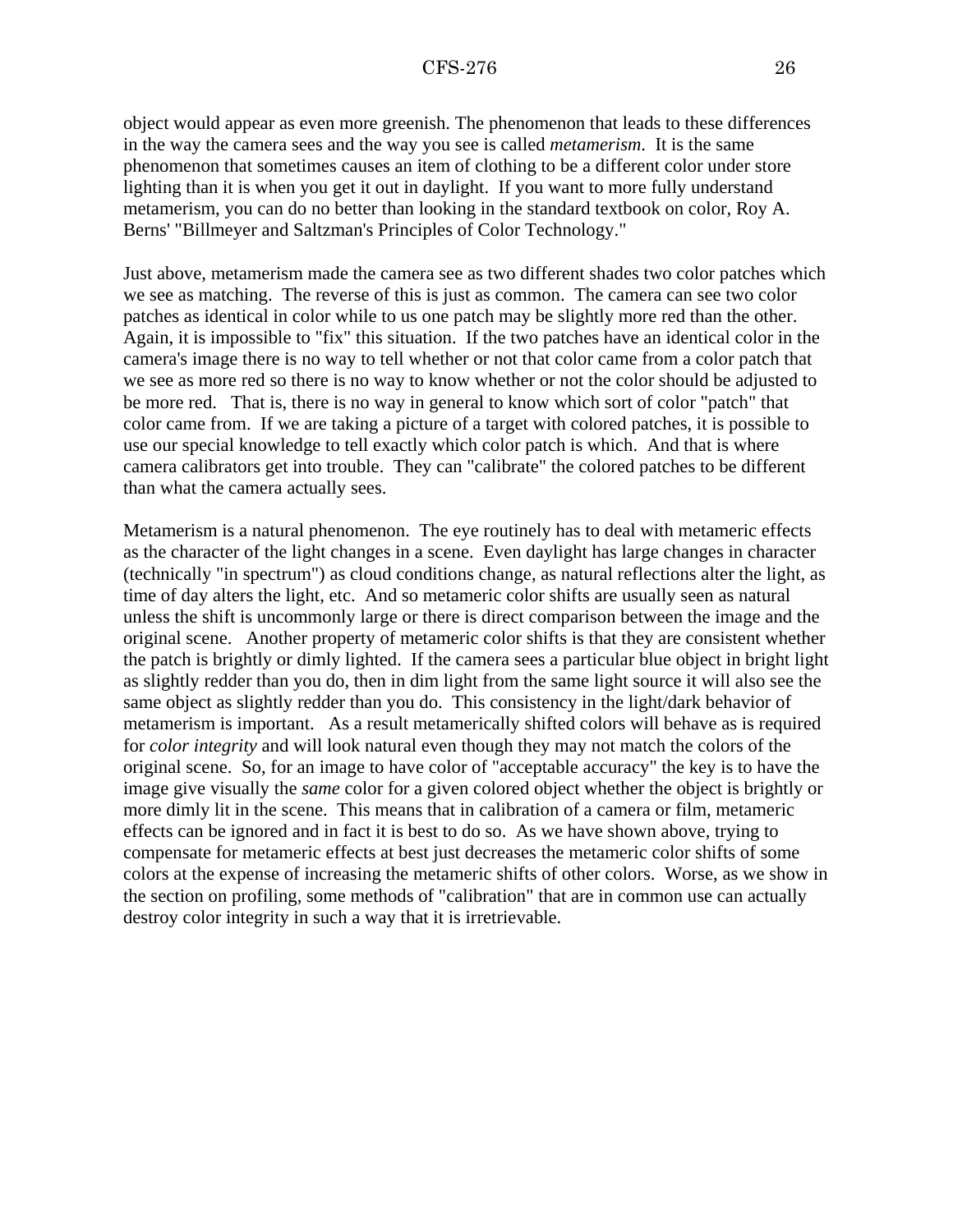#### <span id="page-26-0"></span>**Calibration and Color Profiling**

In the four years since this document was originally written I have made extensive studies of the world of digital camera calibration, working with Christoph Oldendorf. To our amazement we have found that the standards used for the calibration of digital cameras are seriously flawed. These flaws have been carried through into the calibrations of all or nearly all digital cameras. Being seriously flawed, the calibrations have failed to perform well, resulting in a chaotic situation in which all the different parties involved have applied myriad ad hoc "corrections" to the basic calibration in seeking acceptable results. The section and the section below were written long before this was known to me. At this time I am not prepared to disclose the details of our research into digital camera calibration and so I cannot rewrite these sections based upon what we now know. At the same time I do not want to delete these sections and distort the past record of my research. The reasoning and concepts in these sections is sound but is based on the premise that the published technical descriptions and standards of digital camera calibration accurately modeled what was being done in practice. That premise has proven to be false. Therefore I am leaving these sections as originally published, but with this added paragraph so that the reader will not be misled.

In the present state of digital imaging nearly all attempts at calibration of digital cameras or film are referred to as *profiling*. This is because most of the methods used are based on the ICC Color Management (http://www.color.org) system in which *profiles* are used to characterize various imaging devices. There are very serious problems with this approach. This is not a fault of the ICC Color Management system itself, which is in fact well-designed, ingenious, and very successfully applied in color managing displays, printers, and commercial printing. The problem is that when it comes to cameras the ICC system is widely misunderstood and has often been grossly misapplied.

#### **The Pitfalls of Using Profiling as Camera Calibration**

Given a digital image – that is, a computer file representing an image – the purpose of the ICC Color Management system is to make that file visually appear as similar as possible when rendered on various devices, CRT displays, LCD displays, ink-jet printers, laser printers, commercial printing services, etc. It does this by using *profiles* that describe how each such device responds to image data to produce color images. "Device" as used here is a very rigid term. When you use a different type of paper in a printer it becomes a different "device" and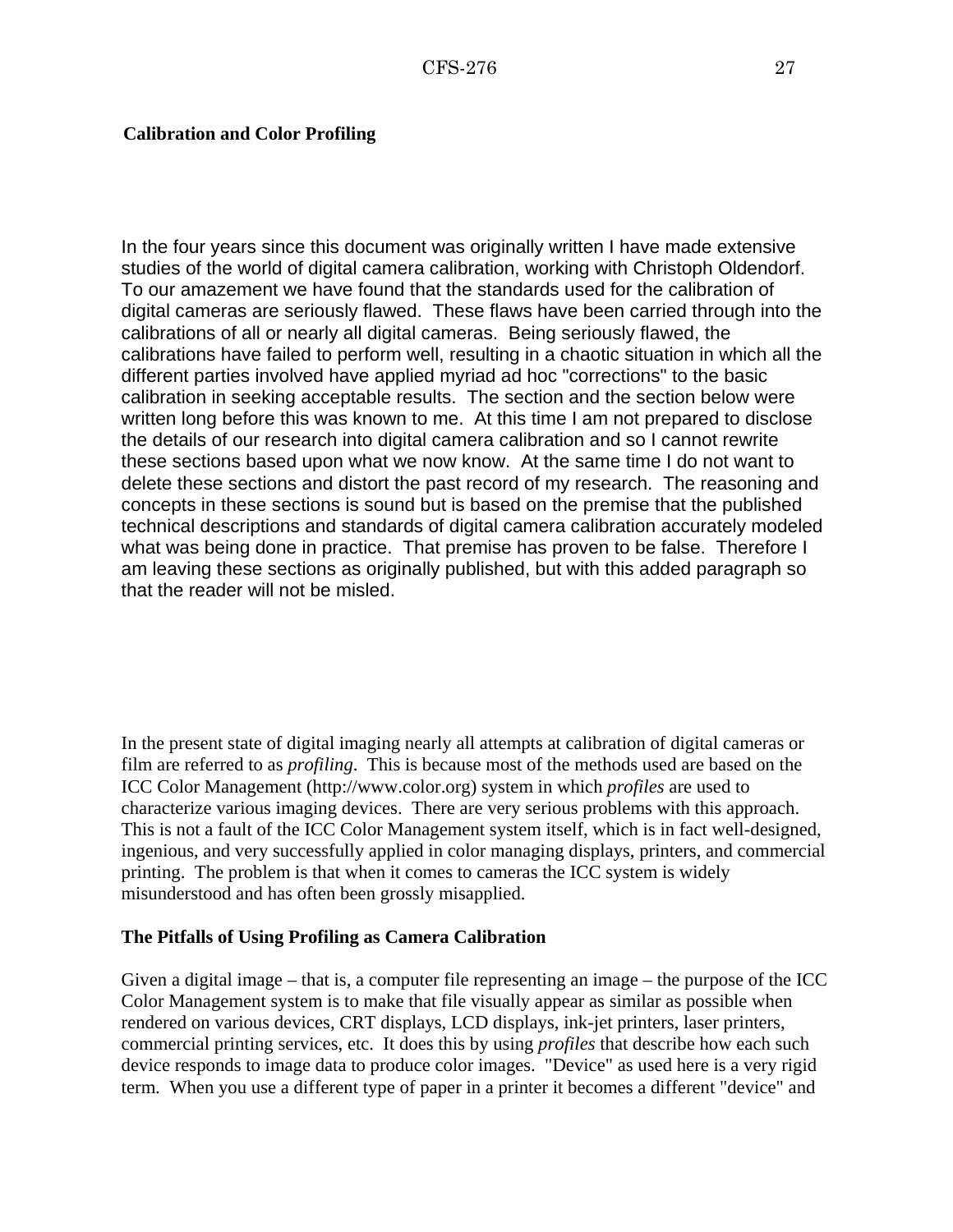requires a different profile even though you think of it as the same printer. As a CRT ages its behavior changes so that it becomes a different "device" and needs a different profile to make its displayed colors acceptably accurate. ICC profiling also extends to scanners. Scanners have a built-in light source that is controlled by the scanner. A page that is scanned in a scanner today can be expected to produce the same result if it is scanned in that same scanner next week. So, the scanner is a "device" and can be profiled. If we use ICC profiles to scan a page on a scanner, view it on a display, and print it on an ink-jet printer we can expect that the displayed and the printed page will look very much like the original paper page that was scanned.

In trying to extend this to cameras we first find that a camera is really not a "device." The source of illumination is not constant as is the case with scanners. While some photographic studio or photographic laboratory situations can be exceptions, for general photography the light can come from many different sources at many different intensities and can be altered by sky conditions, reflection and in many other ways before it reaches the subject. Properly applied, the ICC system would require a different profile for each one of these myriad light sources. Since that is impossible, the typical approach has been to pick *one* light source and profile for just that one source. This is given an official appearance by choosing an officiallooking light source, typically D50 or D65, and going to great pains to be exact about it. But neither D50 nor D65 illumination match any real lighting conditions and so any real image that is "calibrated" by using a D50 camera profile will not be accurate and will be very inaccurate for images taken in, say, daylight. To compensate for this, fudge factors that have nothing to do ICC profiling are introduced, but the whole package is still called "profiling" so that it appears to be under the wing of ICC. Apparently this makes everyone feel better.

This would be bad enough, but there is another current trend that is even worse. In dealing with cameras, film or digital, or scanners we are (nearly) always dealing with systems of three primary colors, additive Red, Green, Blue or sometimes the subtractive Cyan, Magenta, Yellow set. The ICC has profile formats which are designed to deal with the special considerations required for three-primary systems. But the big triumph of ICC Color Management has been in dealing with printers, both desk and large printing service systems. Color printers are commonly based on multi-color systems rather than three-primary systems. The most common multi-color system is CMYK (Cyan-Magenta-Yellow-blacK) but printers often uses even more colors. The ICC has profile formats which are designed to deal with the special considerations of these multi-color systems. These multi-color profiles naturally have a lot of control over color matching, and can allow quite precise choice of inks which best match the various colors and tones throughout much of the visible range. This is possible because when there are more than three colors of ink, some visible colors and tones typically can be represented by many different combinations of the inks and in other cases colors and tones can be represented that would not be possible if just three of the ink colors were used. Where multiple choices are possible the choice may be made on economic grounds.

At the start traditional standard color charts were used for checking and calibrating digital cameras. These charts had, in one form or another, numerous patches of color as well as a gray scale and there had been colorimetric measurements made on the various color patches which defined each of their colors and thereby which RGB values each patch ideally should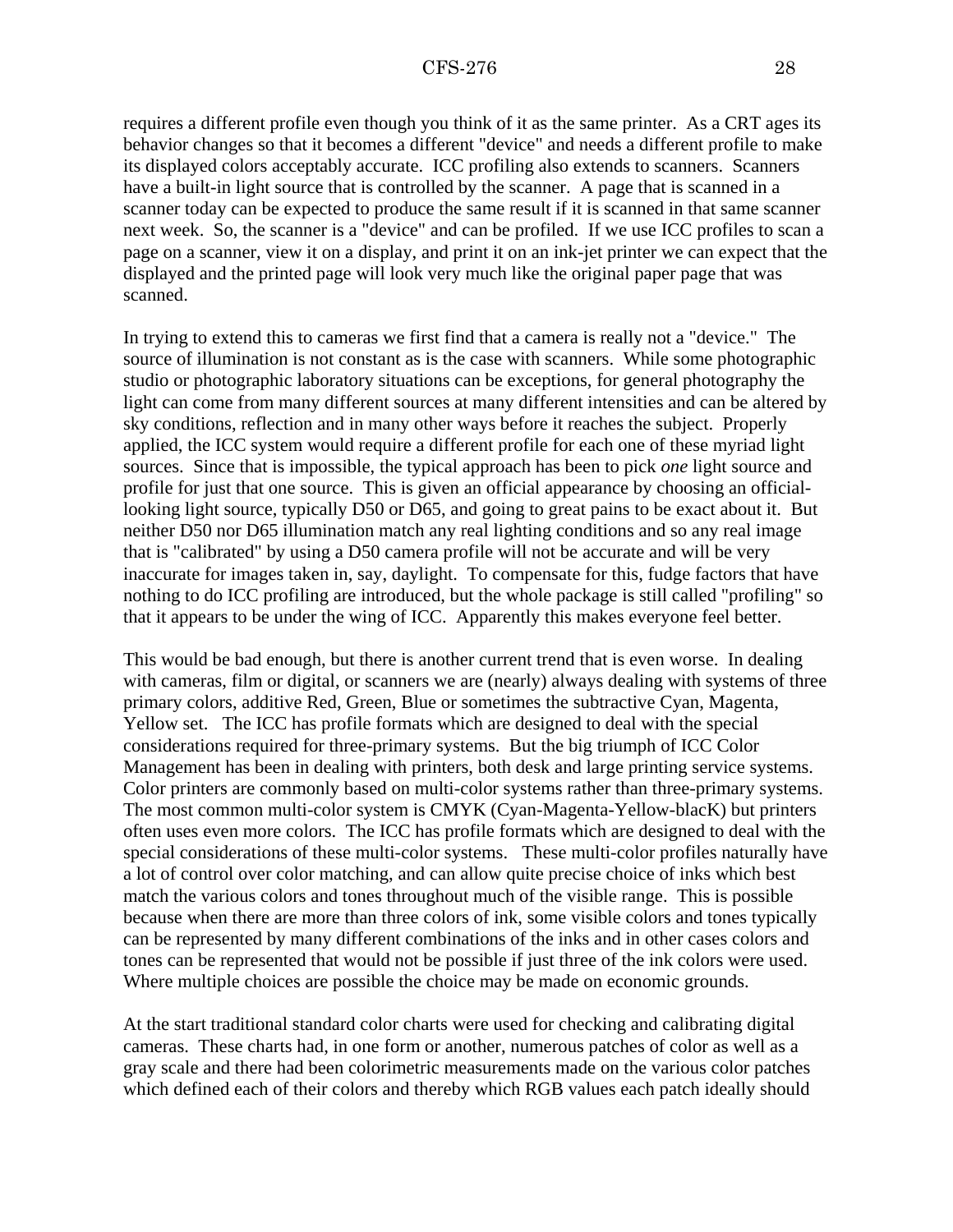have in a computer representation. When using specified lighting and one of these color charts to calibrate a digital camera to a three primary color ICC profile it was possible to get a reasonably close match to most of the color RGB values but naturally, due to metamerism some patches might closely match while some others might be visibly different. At some time in the development of digital cameras someone had the bright idea of using the ICC multicolor profiles intended for printers with these three primary color RGB systems. By choosing one of the most detailed multi-color profiles they found they could actually "calibrate" the camera so that every one of the color patches and gray scales was an exact match! Thus the color chart would be duplicated exactly and of course the "superior" color ability of the system became a major selling point. The problem is that this approach is completely fallacious. Given correct lighting conditions the resulting profile will indeed make images *of the color chart* that are perfect matches to the original. At the same time, the profile will make the color response of the camera worse for nearly everything other than the color chart itself. With a camera profiled in this patchwork quilt manner colors can shift several times going from darker to brighter illumination – color integrity is not only lost but becomes nearly impossible to regain.

The serious problem described above really should be obvious, at least to persons with a mathematical background as presumably would be the case for persons setting up profiling calibrations. We can be generous and assume it really must not be that obvious rather than conclude that we have a lot of disingenuous people who have programmed calibration profiles for digital cameras. Being generous, let me try to explain the problem. Nearly all digital cameras have a single sensor chip with an array of identical light sensitive cells. To make the chip color sensitive, a tiny red, green, or blue filter is placed over each sensor cell. Since all the sensors are identical that means that the response to light as it goes from darker to lighter is identical for all cells regardless of color. In addition, the chip is normally designed so that the output it produces is proportional to the light intensity it sees (that is, it is linear) over all or nearly all of the range of interest. Therefore, any calibration should deviate very little from linear for all three color channels. Furthermore, there is no crosstalk between the color channels that is of a predictable nature. The red channel simply measures the amount of red light and that measurement is not influenced in any predictable way by the amount of light that the blue and green sensors see. For this reason any "calibration" which tries to adjust the red value of a pixel differently for different readings in the corresponding blue and green pixels is a false calibration. This in effect changes the near-linear "curve" of the red (or other color) channel to what might be described as lumpy, and with a lumpiness that varies according to the color levels sensed in the other channels. This plays havoc with color integrity, which demands a smooth transition from dark to light.

This can be confusing because the BAYER interpolation usually used on digital camera images does a[djust the red value of a pixel differently according to the readings o](http://www.c-f-systems.com/Docs/ColorNegativeFAQ.html#CM)f nearby blue and green pixels. But this is done according to the geometric relationship of several surrounding pixels and the values each pixel is sensing. Geometry within the image is the key. A specific pair of blue and green pixels will influence the red pixel value in *different* ways depending upon the geometry of placement of the pixel values within the image. The calibration form we treat above requires that the red pixel be changed the *same* way any time a particular (R,G,B) color is found. In fact BAYER interpolation generally does damage to